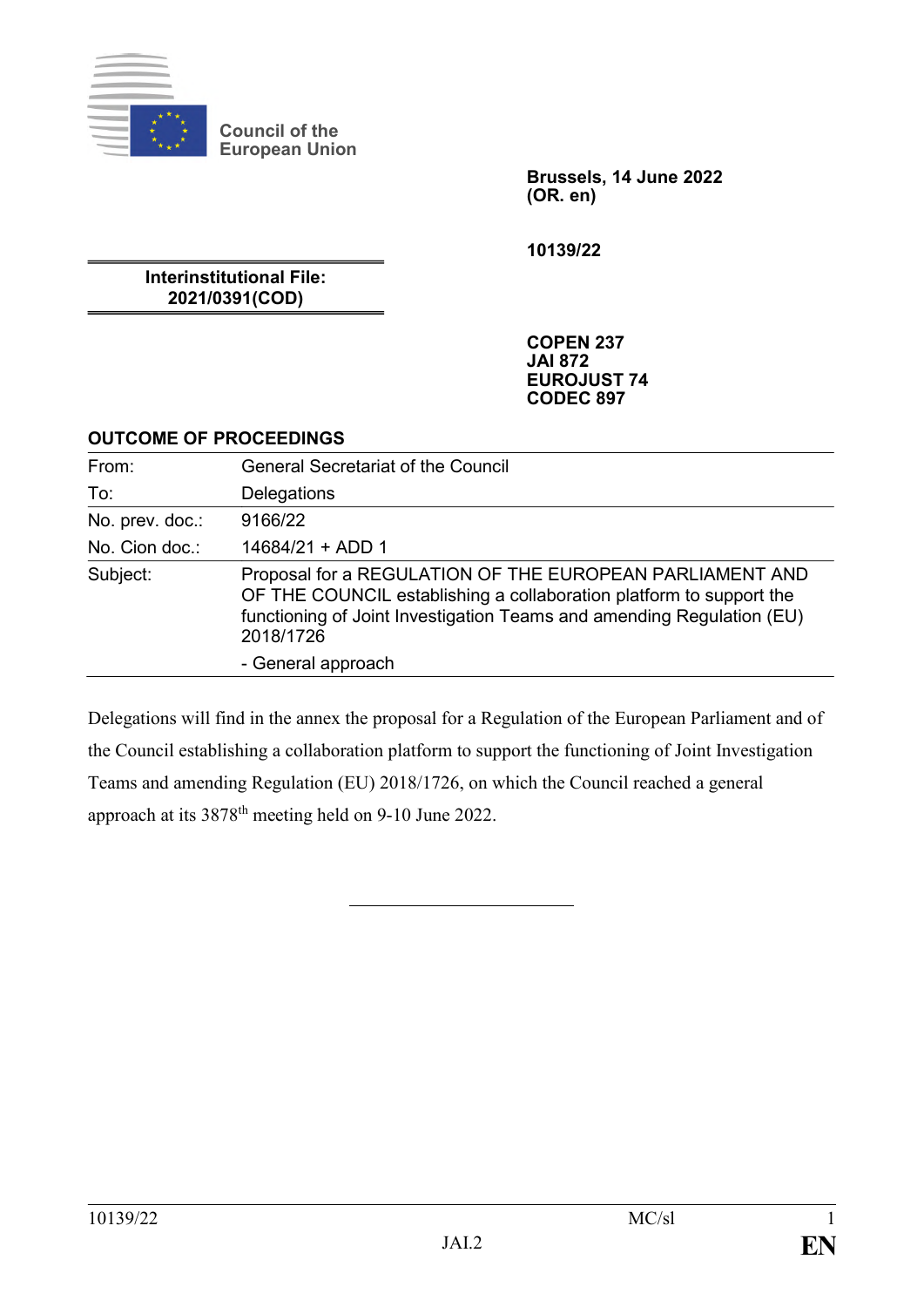**ANNEX**

### Proposal for

# REGULATION OF THE EUROPEAN PARLIAMENT AND OF THE COUNCIL

# **establishing a collaboration platform to support the functioning of Joint Investigation Teams and amending Regulation (EU) 2018/1726**

THE EUROPEAN PARLIAMENT AND THE COUNCIL OF THE EUROPEAN UNION,

Having regard to the Treaty on the Functioning of the European Union, and in particular Article  $82(1)$ , point (d), thereof,

Having regard to the proposal from the European Commission,

After transmission of the draft legislative act to the national parliaments,

Acting in accordance with the ordinary legislative procedure,

Whereas:

(1) The Union has set itself the objective of offering its citizens a common area of freedom, security and justice without internal frontiers, in which the free movement of persons is ensured. At the same time, the Union has to ensure that that common area remains a safe place. That objective can only be achieved by means of appropriate measures to prevent and combat crime, including organised crime and terrorism.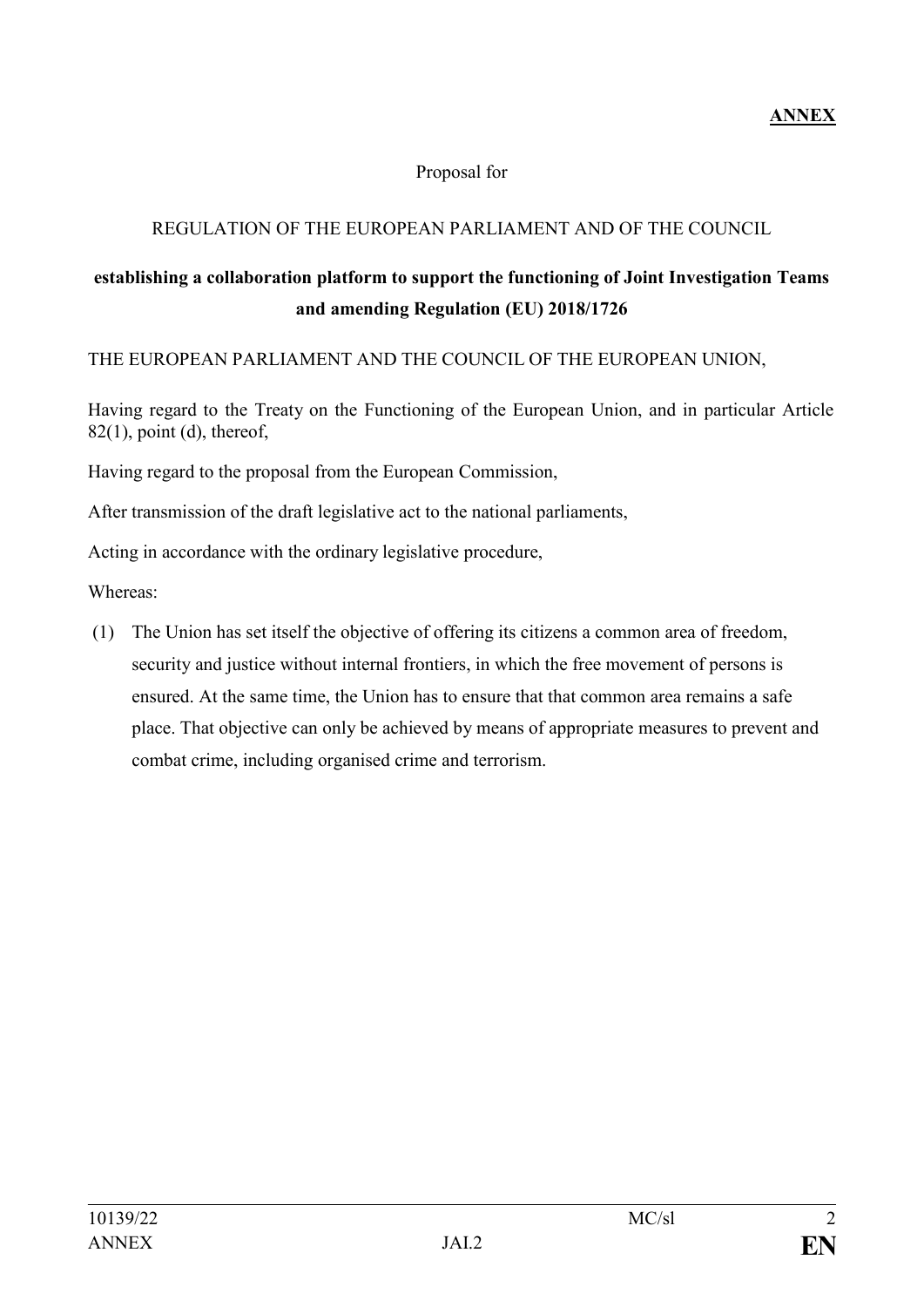- (2) That is especially challenging where crime takes a cross-border dimension on the territory of several Member States and/or third countries. In such situations, Member States need to be able to join their forces and operations to allow for effective and efficient cross-border investigations and prosecutions for which the exchange of information and evidence is crucial. One of the most successful tools for such cross-border cooperation are Joint Investigation Teams ('JITs') that allow for direct cooperation and communication between the judicial and law enforcement authorities of several Member States and possibly third countries to organise their actions and investigations in the most efficient way. JITs are set up for a specific purpose and a limited time-period by the competent authorities of two or more Member States and possibly third countries, to carry out jointly criminal investigations with a cross-border impact.
- (3) The Union *acquis* provides for two legal frameworks to set up JITs with the participation of at least two Member States: Council Framework Decision 2002/465/JHA**<sup>1</sup>** and Article 13 of the Convention established by the Council in accordance with Article 34 of the Treaty on European Union on Mutual Assistance in Criminal Matters between the Member States of the European Union**<sup>2</sup>** . Third countries can be involved in JITs as parties where there is a legal basis for such involvement, such as Article 20 of the Second Additional Protocol of the 1959 Council of Europe Convention**<sup>3</sup>** and Article 5 of the Agreement on Mutual Legal Assistance between the European Union and the United States of America**<sup>4</sup>** .

1

**<sup>1</sup>** Council Framework Decision 2002/465/JHA of 13 June 2002 on joint investigation teams (OJ L 162, 20.6.2002, p. 1).

<sup>&</sup>lt;sup>2</sup> OJ C 197, 12.7.2000, p. 3.<br><sup>3</sup> CET No. 182

**<sup>3</sup>** CET No 182.

**<sup>4</sup>** OJ L 181, 19.7.2003, p. 34.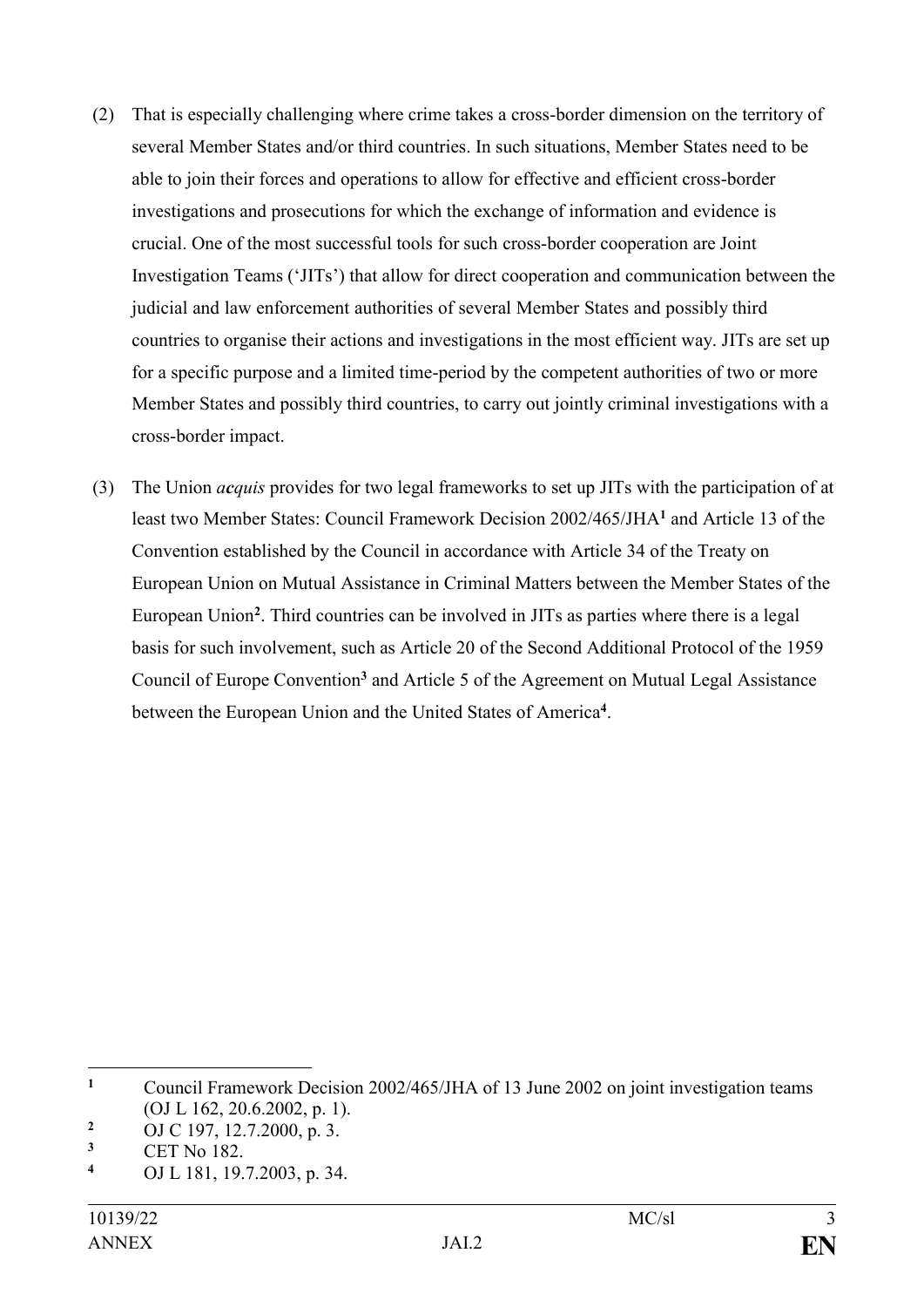- (4) The existing legal frameworks at Union level do not set out how the entities participating in JITs exchange information and communicate. Those entities reach an agreement on such exchange and communication on the basis of the needs and available means. However, there is a lack of dedicated secure and effective channel to which all participants could have recourse and through which they could promptly exchange large volumes of information and evidence or allow for secure and effective communication. Furthermore, there is no system that would support daily management of JITs, including the traceability of evidence exchanged among the participants.
- (5) In light of the increasing possibilities of crime infiltrating Information Technology (IT) systems, the current state of play could hamper the effectiveness and efficiency of cross-border investigations, as well as jeopardise and slow down such investigations and prosecutions, making them more costly. The judiciary and law enforcement in particular need to ensure that their systems are as safe as possible and that all JIT members can connect and interact easily, independently of their national systems.
- (6) The speed and efficiency of the exchanges between the entities participating in JITs could be considerably enhanced by creating a dedicated IT platform to support their functioning. Therefore it is necessary to lay down rules establishing a centralised IT platform ('JITs collaboration platform') at Union level to help JITs collaborate, securely communicate and share information and evidence.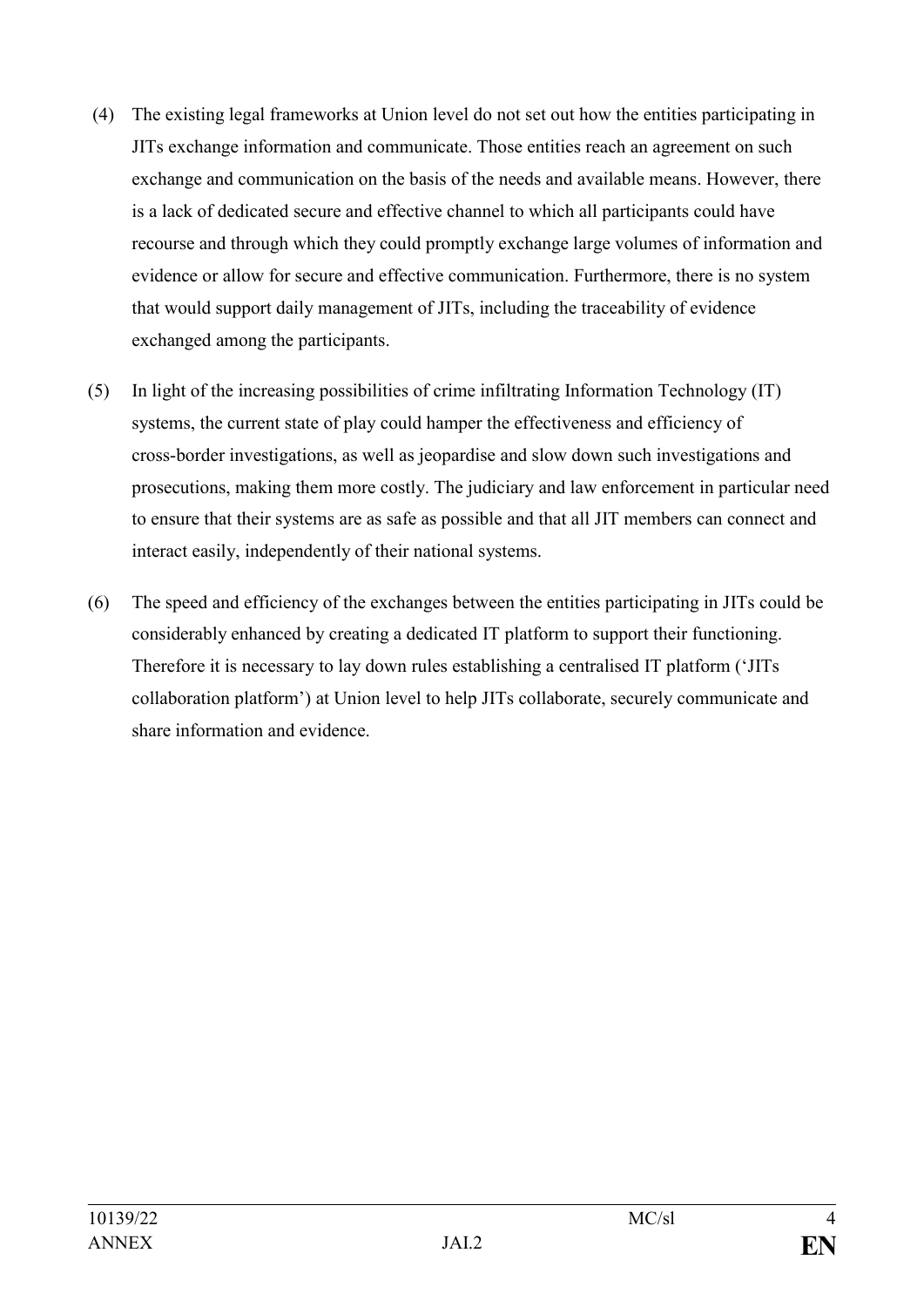- (7) The JITs collaboration platform should only be used where one of the Union legal bases is, among others, a legal basis for the JIT. For all JITs based solely on international legal bases, the platform, financed by the Union budget and developed on basis of Union legislation, should not be used. However, where a third country is part of a JIT agreement that lists one of the Union legal bases besides an international one, its competent authorities should be considered JIT members.
- (8) The use of the JITs collaboration platform should be on a voluntary basis. However, in view of its added value for cross-border investigations its use is strongly encouraged. The use or non-use of the JITs collaboration platform should not prejudice or affect the legality of other forms of communication or exchange of information and should not change the way the JITs are set up, organised or function. The establishment of the JITs collaboration platform should not impact the underlying legal bases for JITs nor the applicable national procedural legislation regarding the collection and use of the obtained evidence. The platform should only provide a secure IT tool to improve the cooperation and the effectiveness of the JITs.
- (9) The JITs collaboration platform should cover the operational and post-operational phases of a JIT, from the moment the relevant JIT agreement is signed by its members, until the JIT evaluation has been completed. Due to the fact that the actors participating in the JIT set-up process are different from the actors who are members of JIT once it is established, the process of setting up a JIT, especially the negotiation of the content and the signature of the JIT agreement, should not be managed by the JITs collaboration platform. However, following a need for an electronic tool to support the process of signing up a JIT, the Commission should consider covering that process by the e- Evidence Digital Exchange System (eEDES).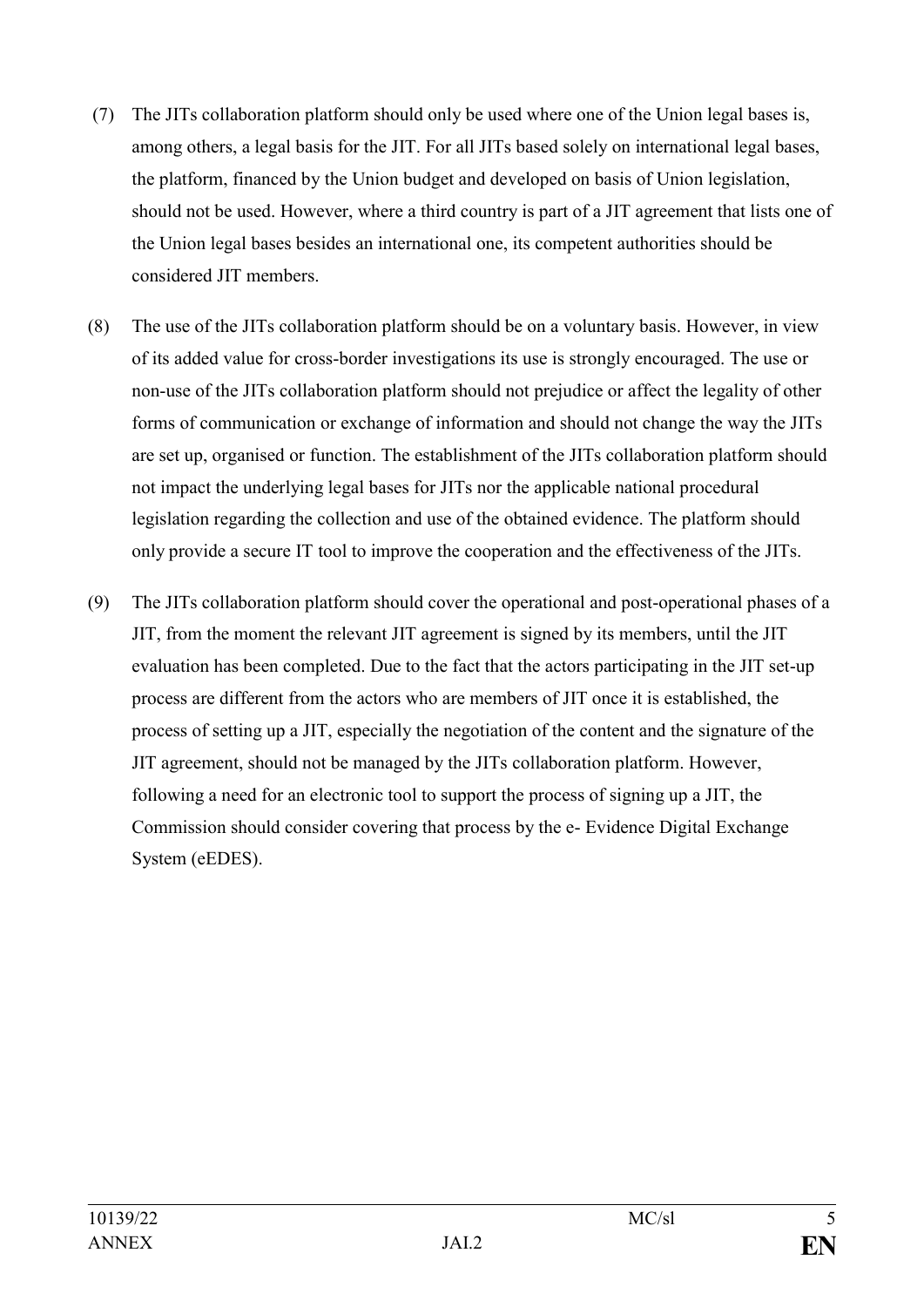- (10) For each JIT making use of the JITs collaboration platform, the JIT members should be encouraged to conduct an evaluation of the JIT, either during the operational phase of the JIT or following its closure, using the tools provided for by the JITs collaboration platform.
- (11) The JIT agreement, which may also include appendices, should be a prerequisite for the use of the JITs collaboration platform. The content of all future JIT agreements should be adapted to take into account the relevant provisions of this Regulation.
- (11a) The JITs Network developed a model agreement**<sup>5</sup>** which includes appendices, to facilitate the setting up of JITs.**<sup>6</sup>** The content of the model agreement and its appendices should be adapted to take into account the decision to use the JITs collaboration platform and the rules for access to the platform.
- (12) From an operational perspective, the JITs collaboration platform should be composed of isolated JIT collaboration spaces created for each individual JIT hosted by the platform.
- (13) From a technical perspective, the JITs collaboration platform should be accessible via a secure connection over the internet and should be composed of a centralised information system, accessible through a web portal, communication software for mobile and desktop devices, and a connection between the centralised information system and relevant IT tools, supporting the functioning of JITs and managed by the JITs Network Secretariat.

<sup>1</sup> **<sup>5</sup>** OJ C 18, 19.1.2017, p.1

**<sup>6</sup>** OJ C 44, 28.1.2022, p.2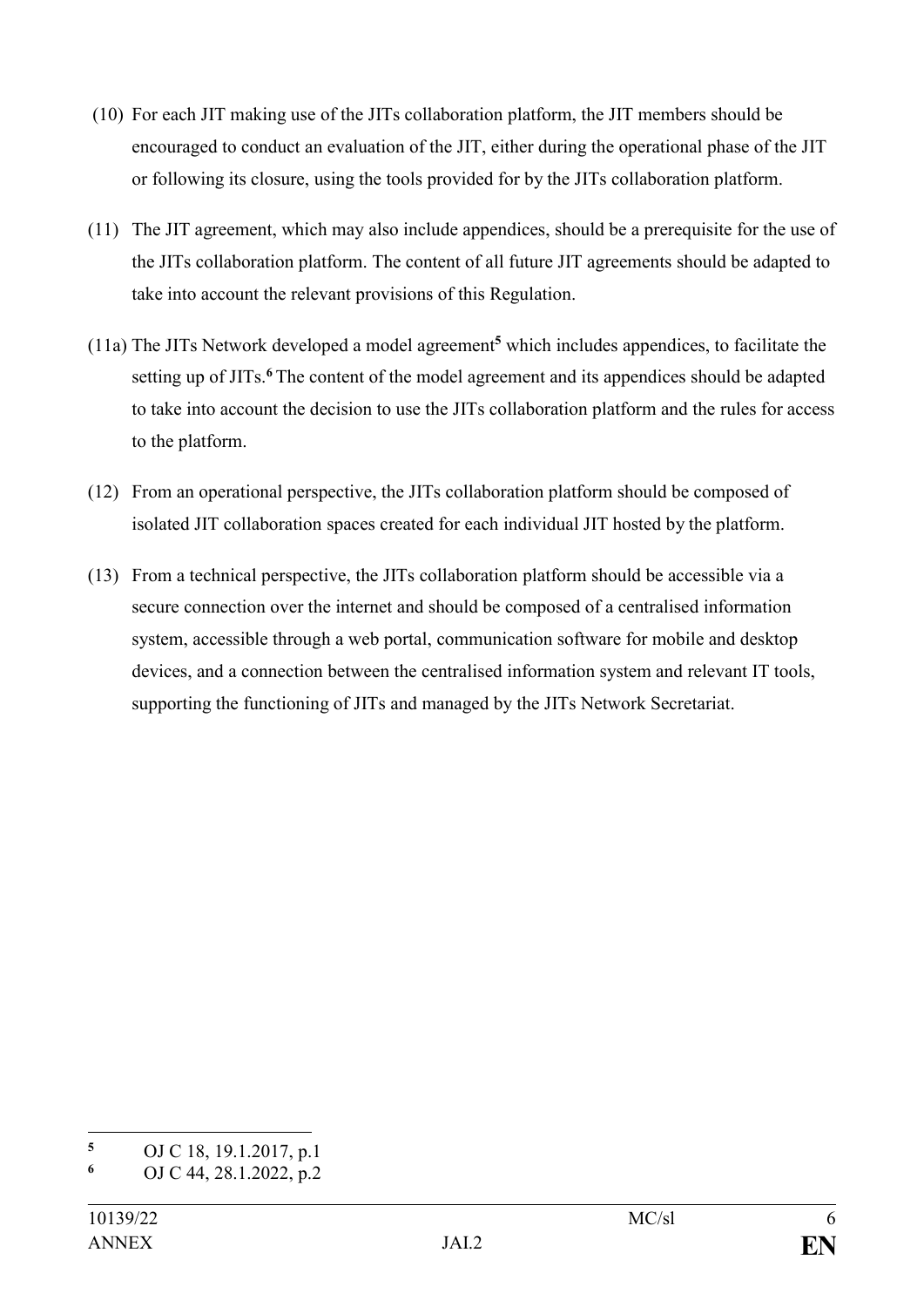- (14) The purpose of the JITs collaboration platform should be to facilitate the daily coordination and management of a JIT, ensure the exchange and temporary storage of operational information and evidence, provide secure communication, provide for evidence traceability and support the process of the evaluation of a JIT. All entities participating in JITs should be encouraged to use all functionalities of the JITs collaboration platform and to replace as much as possible the communication and data exchange channels which are currently used.
- (15) The JITs collaboration platform complements existing tools allowing for secure exchange of data among judicial authorities and law enforcement, such as the Secure Information Exchange Network Application (SIENA).
- (16) Communication-related functionalities of the JITs collaboration platform should be provided by a software allowing for non-traceable communication stored locally at the devices of the users.
- (17) A proper functionality allowing to exchange operational information and evidence, including large files, should be ensured through an upload/download mechanism designed to store the data centrally only for the limited period of time necessary for the technical transfer of the data. As soon as the data is downloaded by all addresses, it should be automatically deleted from the JITs collaboration platform.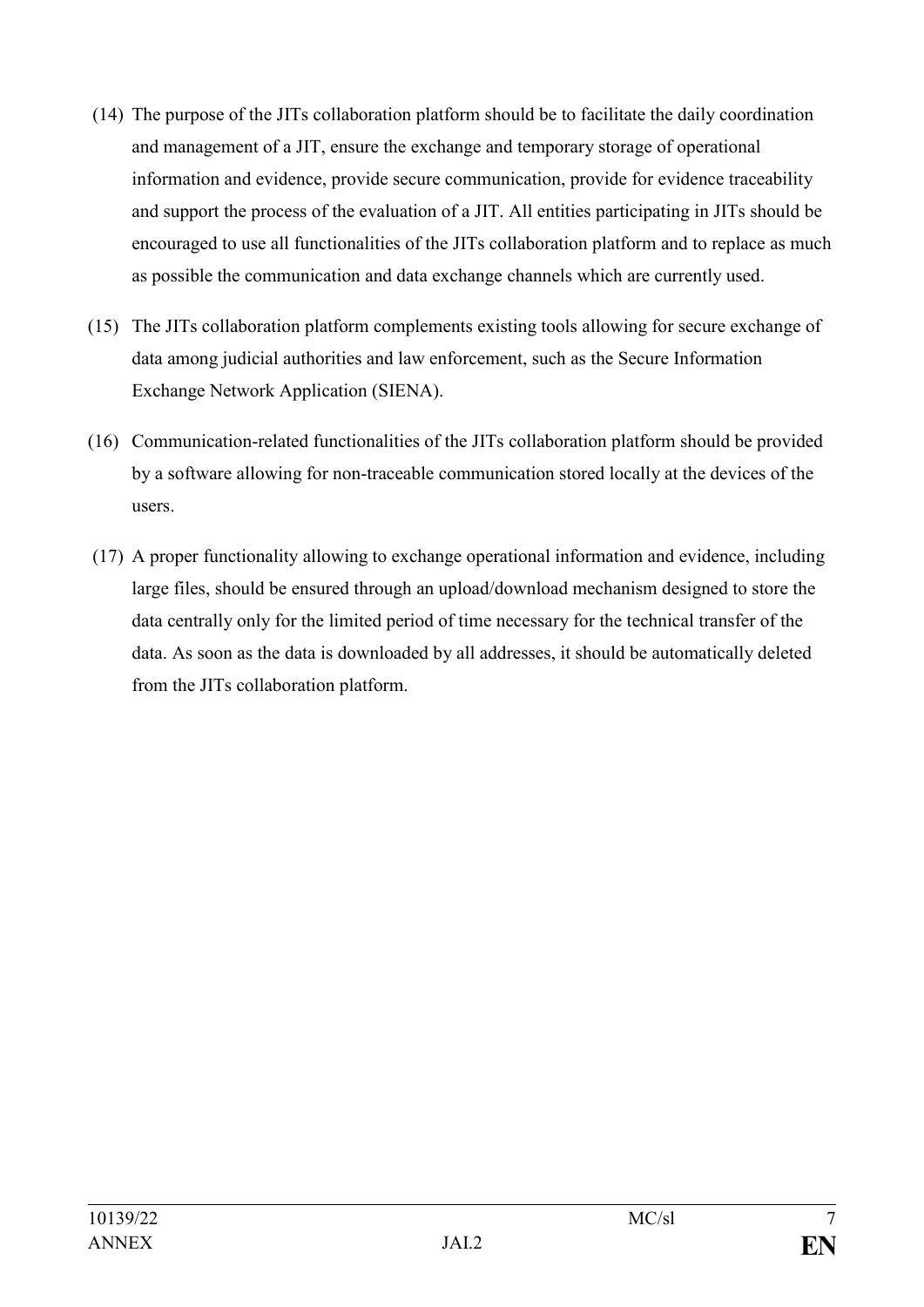- (18) Given its experience with managing large-scale systems in the area of justice and home affairs, the European Union Agency for the Operational Management of Large-Scale IT Systems in the Area of Freedom, Security and Justice (eu-LISA) established by Regulation (EU) 2018/1726 of the European Parliament and of the Council**<sup>7</sup>** should be entrusted with the task of designing, developing and operating the JITs collaboration platform making use of the existing functionalities of SIENA and other functionalities at Europol to ensure complementarity and, if appropriate*,* interoperability. Therefore, its mandate should be amended to reflect those new tasks and it should be provided with the appropriate funding and staffing to meet itsresponsibilities under this Regulation. In that regard, rules should be established on the responsibilities of eu-LISA, as the Agency entrusted with the development, technical operation and maintenance of the JITs collaboration platform.
- (19) When designing the JITs collaboration platform, eu-LISA should ensure that data held by law enforcement authorities could, if necessary, be easily transmitted from SIENA to the JITs collaboration platform.

1

**<sup>7</sup>** Regulation (EU) 2018/1726 of the European Parliament and of the Council of 14 November 2018 on the European Union Agency for the Operational Management of Large-Scale IT Systems in the Area of Freedom, Security and Justice (eu-LISA), and amending Regulation (EC) No 1987/2006 and Council Decision 2007/533/JHA and repealing Regulation (EU) No 1077/2011 (OJ L 295, 21.11.2018, p. 99).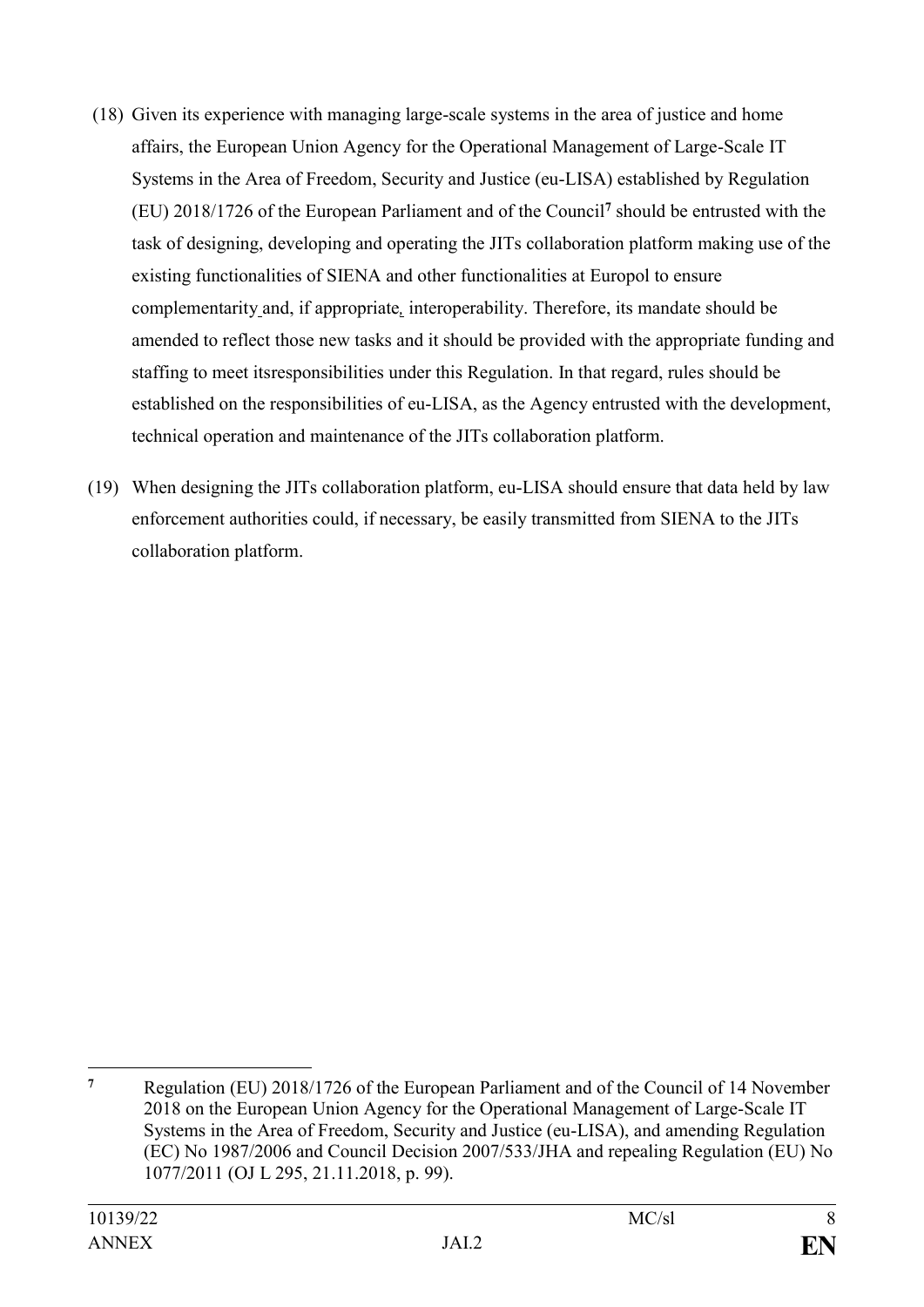- (20) Since the establishment of the Network of National Experts on Joint Investigation Teams (the 'JITs Network') in accordance with Council Document 11037/05**<sup>8</sup>** , the JITs Network Secretariat supports the work of the JITs Network by organising annual meetings, trainings, collecting and analysing the JIT evaluation reports and managing the Eurojust's JIT funding programme.Since 2011, the JITs Network Secretariat is hosted by Eurojust as a separate unit. To allow the JITs Network Secretariat to support users in the practical application of the JITs collaboration platform, as well as to provide technical and administrative support to JIT space administrators, Eurojust should be provided with appropriate staff allocated to the JITs Network Secretariat.
- (21) Given the currently existing IT tools supporting operations of JITs, which are hosted at Eurojust and managed by the JITs Network Secretariat, it is necessary to connect the JITs collaboration platform with those IT tools, in order to facilitate the management of JITs. To that end, Eurojust should ensure the necessary technical adaptation of its systems in order to establish such connection. Eurojust should be provided with the appropriate funding and staffing to meet its responsibilities in that regard.
- (22) In order to ensure a clear allocation of rights and tasks, rules should be established on the responsibilities of Member States, Eurojust, Europol, the European Public Prosecutor's Office, the European Anti-Fraud Office (OLAF) and other competent Union bodies, offices and agencies, including the conditions, under which they may use the JITs collaboration platform for operative purposes.

<sup>1</sup> **<sup>8</sup>** Council of the European Union, Outcome of Proceedings of the Coordinating Committee in the area of police and judicial cooperation in criminal matters on 7 and 8 July 2005, Item 7 of the Agenda: Joint Investigation Teams - Proposal for designationof national experts, 11037/05.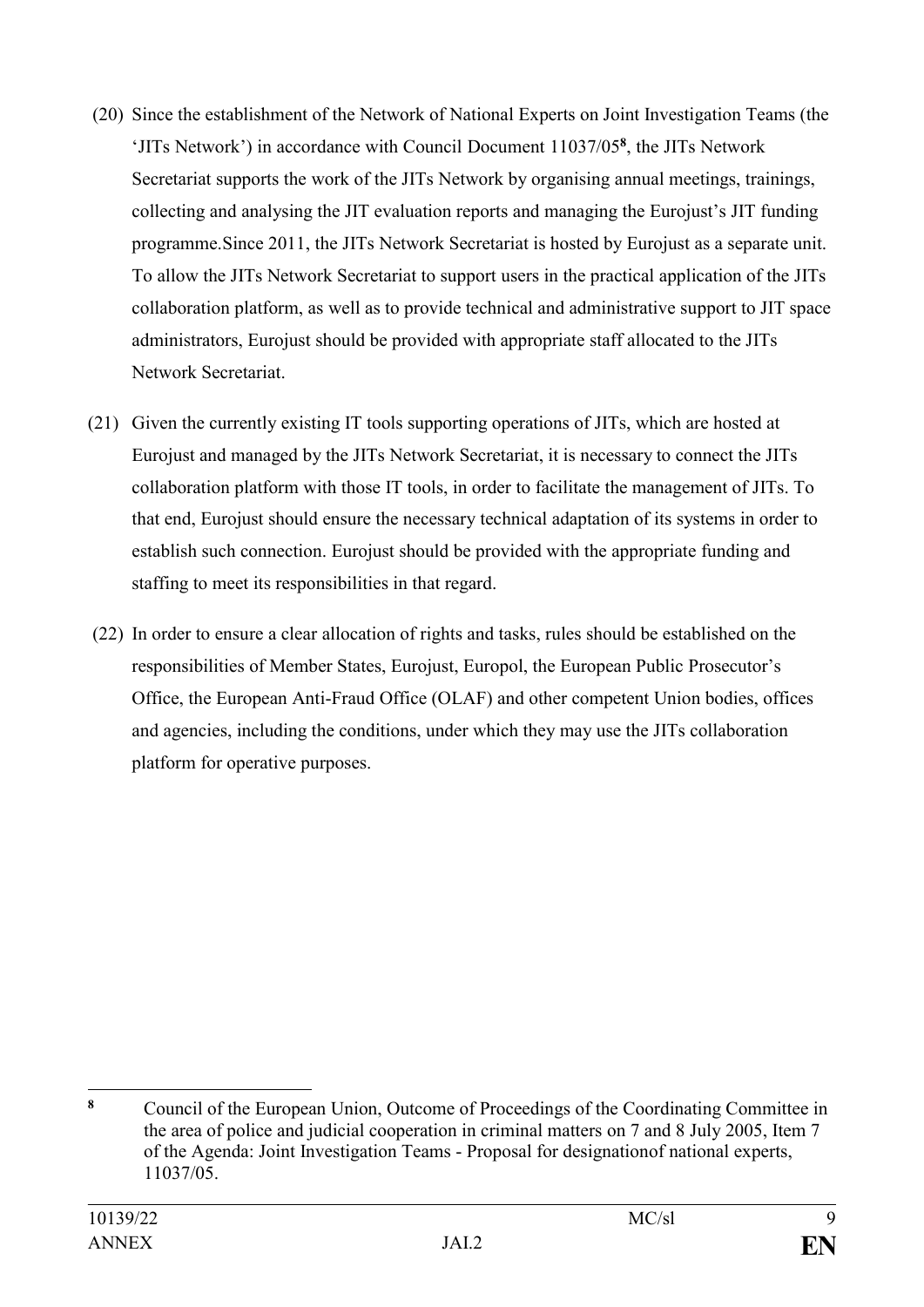- (23) This Regulation sets out the details about the mandate, composition and organisational aspects of a Programme Management Board which should be set up by the Management Board of eu-LISA. The Programme Management Board should ensure the adequate management of the design and development phase of the JITs collaboration platform. It is also necessary to set out the details of the mandate, composition and organisation aspects of an Advisory Group to be established by eu-LISA in order to obtain expertise related to the JITs collaboration platform, in particular in the context of preparation of its annual work programme and its annual activity report.
- (24) This Regulation establishes rules on access to the JITs collaboration platform and the necessary safeguards. The JIT space administrator or administrators should be entrusted with the management of the access rights to the individual JIT collaboration spaces. They should be in charge of managing access, during the operational and post-operational phases of the JIT, for JITs collaboration platform users, on the basis of the JIT agreement. JIT space administrators should be able to transfer their technical and administrative tasks to the JIT*s*  Network Secretariat, except for the verification of the data uploaded by third countries.
- (25) Bearing in mind the sensitivity of the operational data exchanged among the JITs collaboration platform users, the JITs collaboration platform should guarantee a high level of security. eu-LISA should take all necessary technical and organisational measures in order to ensure the security of the exchange of data by using strong end-to-end encryption algorithms to encrypt data in transit or at rest.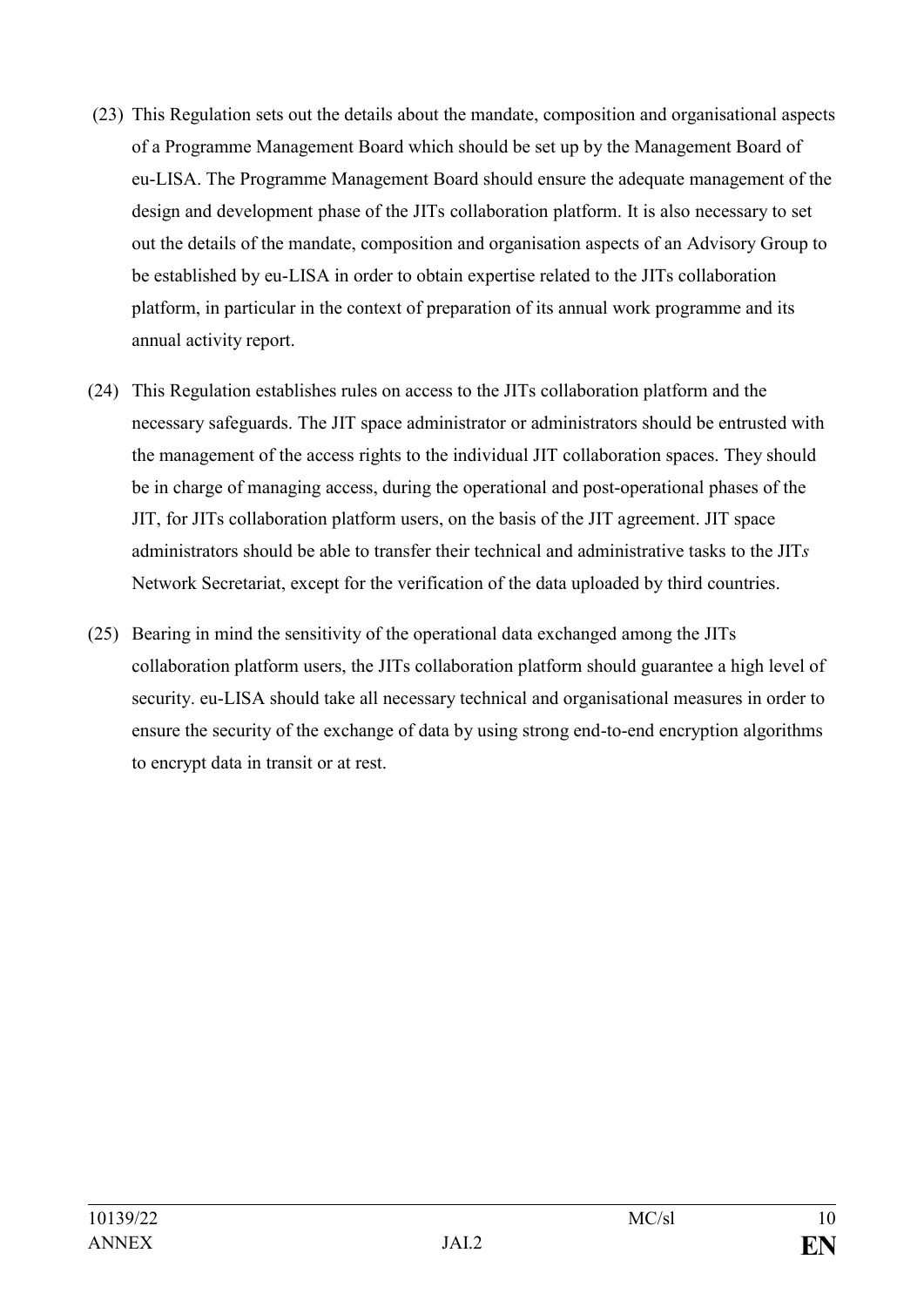- (26) This Regulation establishes rules on the liability of Member States, eu-LISA, Eurojust, Europol, the European Public Prosecutor's Office, OLAF and other competent Union bodies, offices and agencies, in respect of material or non-material damage occurring as a result of any act incompatible with this Regulation. Concerning third countries, liability clauses in respect of material or non-material damage should be contained in respective JIT agreements.
- (27) In addition, this Regulation provides specific data protection provisions, concerning both operational data and non-operational data, needed to supplement the existing data protection arrangements and to provide for an adequate overall level of data protection, data security and protection of the fundamental rights of the persons concerned.
- (28) Directive (EU) 2016/680 of the European Parliament and of the Council**<sup>9</sup>** applies to the processing of personal data by competent national authorities for the purposes of the prevention, investigation, detection or prosecution of criminal offences or the execution of criminal penalties, including the safeguarding against and the prevention of threats to public security. As regards the processing by Union institutions, bodies, offices and agencies, Regulation (EU) 2018/1725 of the European Parliament and of the Council**<sup>10</sup>** should apply in the context of this Regulation.

<sup>1</sup> <sup>9</sup> Directive (EU) 2016/680 of the European Parliament and of the Council of 27 April 2016 on the protection of natural persons with regard to the processing of personal data by competent authorities for the purposes of the prevention, investigation, detection or prosecution of criminal offences or the execution of criminal penalties, and on the free movement of such data, and repealing Council Framework Decision 2008/977/JHA (OJ L 119, 4.5.2016, p. 89).

**<sup>10</sup>** Regulation (EU) 2018/1725 of the European Parliament and of the Council of 23 October 2018 on the protection of natural persons with regard to the processing of personal data by the Union institutions, bodies, offices and agencies and on the free movement of such data, and repealing Regulation (EC) No 45/2001 and Decision No 1247/2002/EC (OJ L 295, 21.11.2018, p. 39).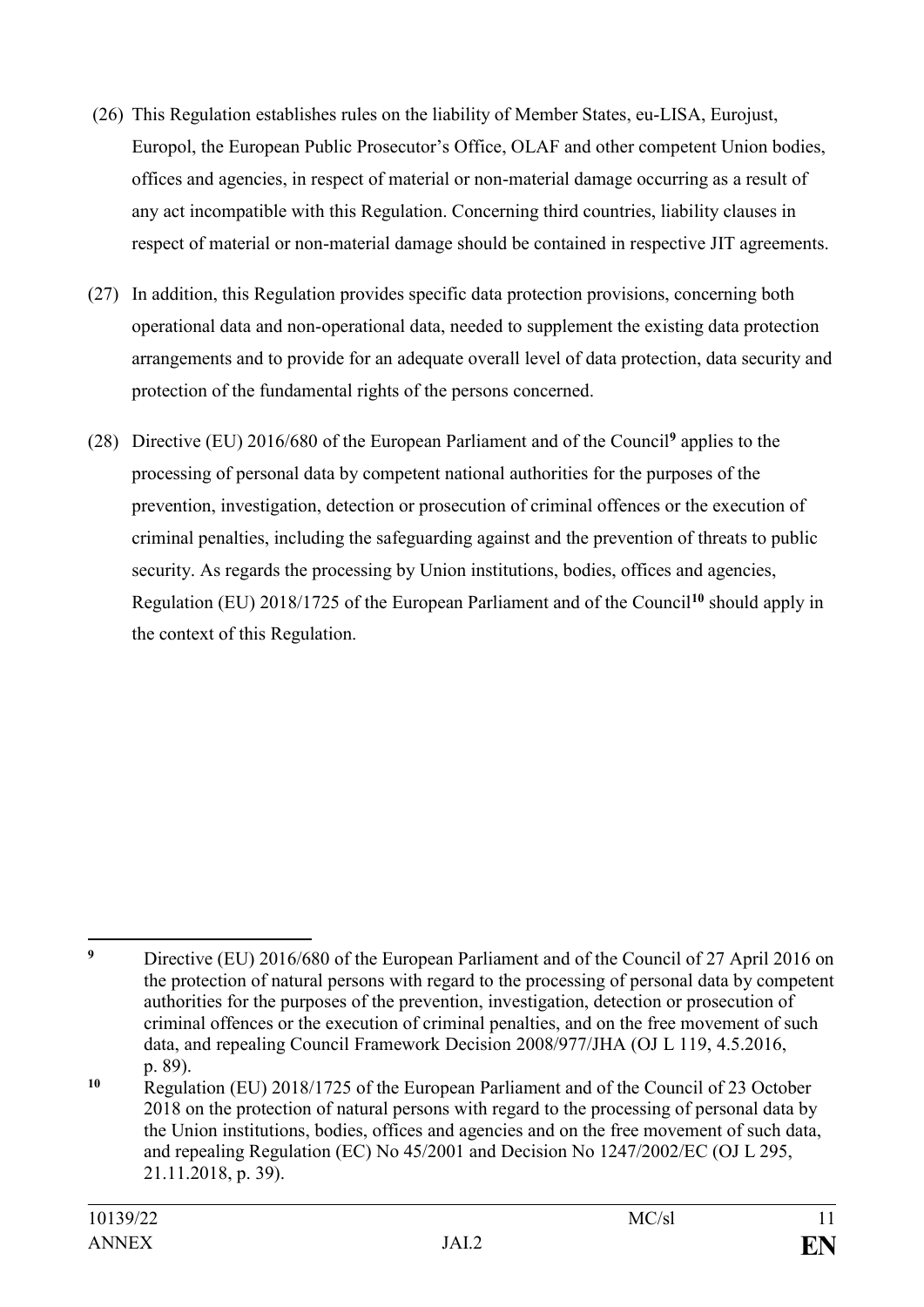- (28a)Each competent national authority of a Member State, and where appropriate, Eurojust, Europol, the European Public Prosecutor's Office, OLAF or any other competent Union body, office or agency should be individually responsible for processing of the operational personal data each one of them uploads to the JITs collaboration platform, as well as for the processing of operational personal data each of them downloads from the JITs collaboration platform.
- (29) In accordance with the JIT agreement**,** it should be possible for JIT space administrators to grant access to a JIT collaboration space to third countries which are parties to a JIT agreement. Any transfer of personal data to third countries or international organisations in the context of a JIT agreement is subject to compliance with the provisions set out in Chapter V of Directive (EU) 2016/680. Exchanges of operational data with third countries should be limited to those required to fulfil the purposes of the JIT agreement.
- (30) Where a JIT has multiple JIT space administrators, those JIT space administrators should agree among themselves, as soon as the JIT collaboration space including third countries is established, about one of them to be controller of the data uploaded by those third countries.
- (31) eu-LISA should ensure that accessing the centralised information system and all data processing operations in the centralised information system are logged for the purposes of monitoring data integrity and security, the lawfulness of the data processing as well as for the purposes of self-monitoring.
- (32) This Regulation imposes reporting obligations on eu-LISA regarding the development and functioning of the JITs collaboration platform in light of objectives relating to the planning, technical output, cost-effectiveness, security and quality of service. Furthermore, the Commission should conduct an overall evaluation of the JITs collaboration platform four years after the start of operations of the JITs collaboration platform and every four years thereafter.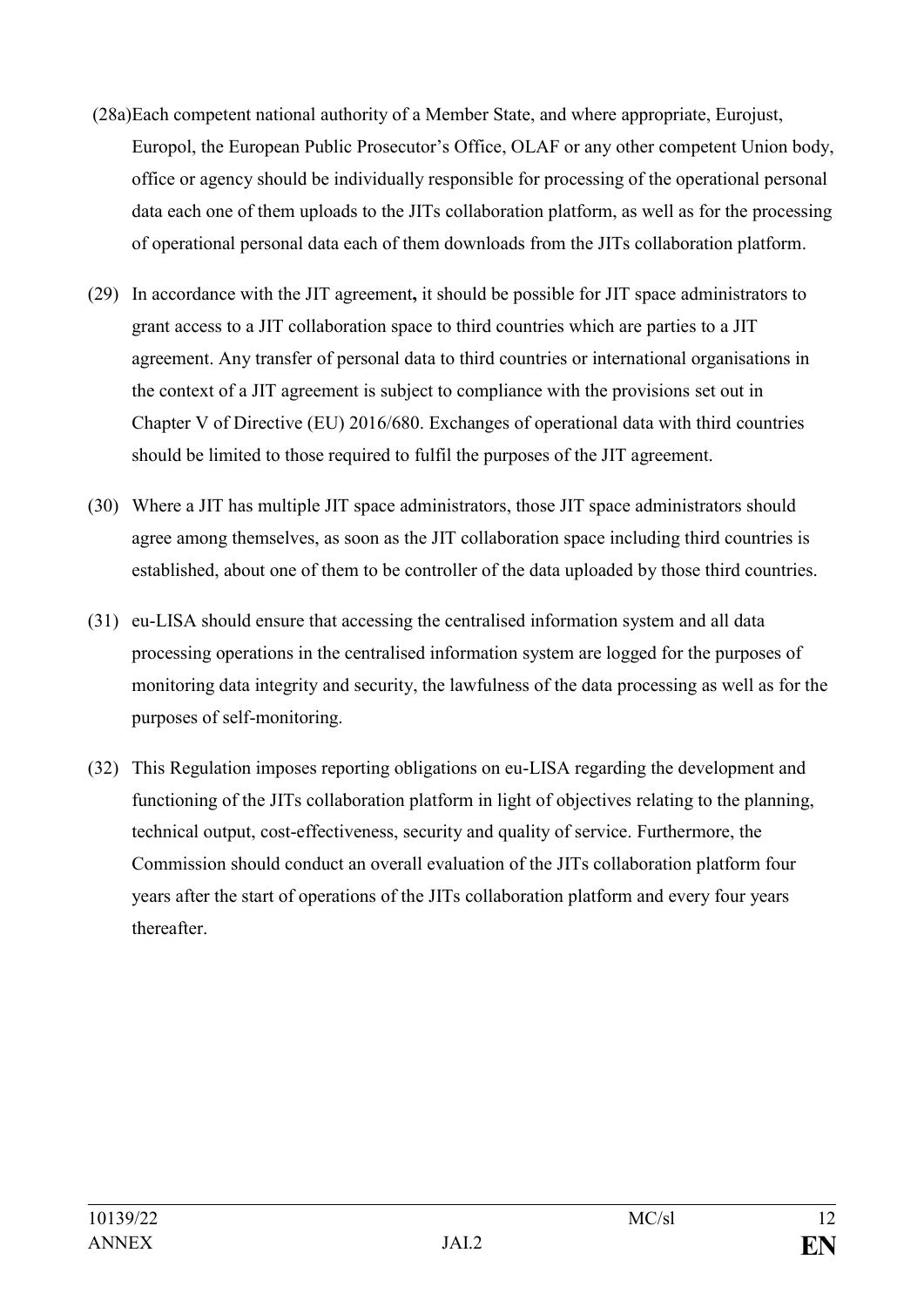- (33) Each Member State as well as Eurojust, Europol, the European Public Prosecutor's Office, OLAF and any other competent Union body, office and agency should bear its own costs arising from their use of the JITs collaboration platform.
- (34) In order to establish conditions for the technical development and implementation of the JITs collaboration platform, implementing powers should be conferred on the Commission. Those powers should be exercised in accordance with Regulation (EU) No 182/2011 of the European Parliament and the Council**<sup>11</sup>** .
- (35) The Commission should determine the date of the start of operations of the JITs collaboration platform once the relevant implementing acts necessary for the technical development of the JITs collaboration platform have been adopted and eu-LISA has carried out a comprehensive test of the JITs collaboration platform, in cooperation with the Member States.
- (36) Since the objective of this Regulation, namely to enable the effective and efficient cooperation, communication and exchange of information and evidence among JIT members, Eurojust, Europol, OLAF and other competent Union bodies, offices and agencies, cannot be sufficiently achieved by the Member States, but can rather, by setting out common rules, be better achieved at Union level, the Union may adopt measures, in accordance with the principle of subsidiarity as set out in Article 5 of the Treaty on European Union (TEU). In accordance with the principle of proportionality, as set out in that Article, this Regulation does not go beyond what is necessary to achieve that objective.

<sup>1</sup> **<sup>11</sup>** Regulation (EU) No 182/2011 of the European Parliament and of the Council of 16 February 2011 laying down the rules and general principles concerning mechanisms for control by Member States of the Commission's exercise of implementing powers (OJ L 55, 28.2.2011, p. 13).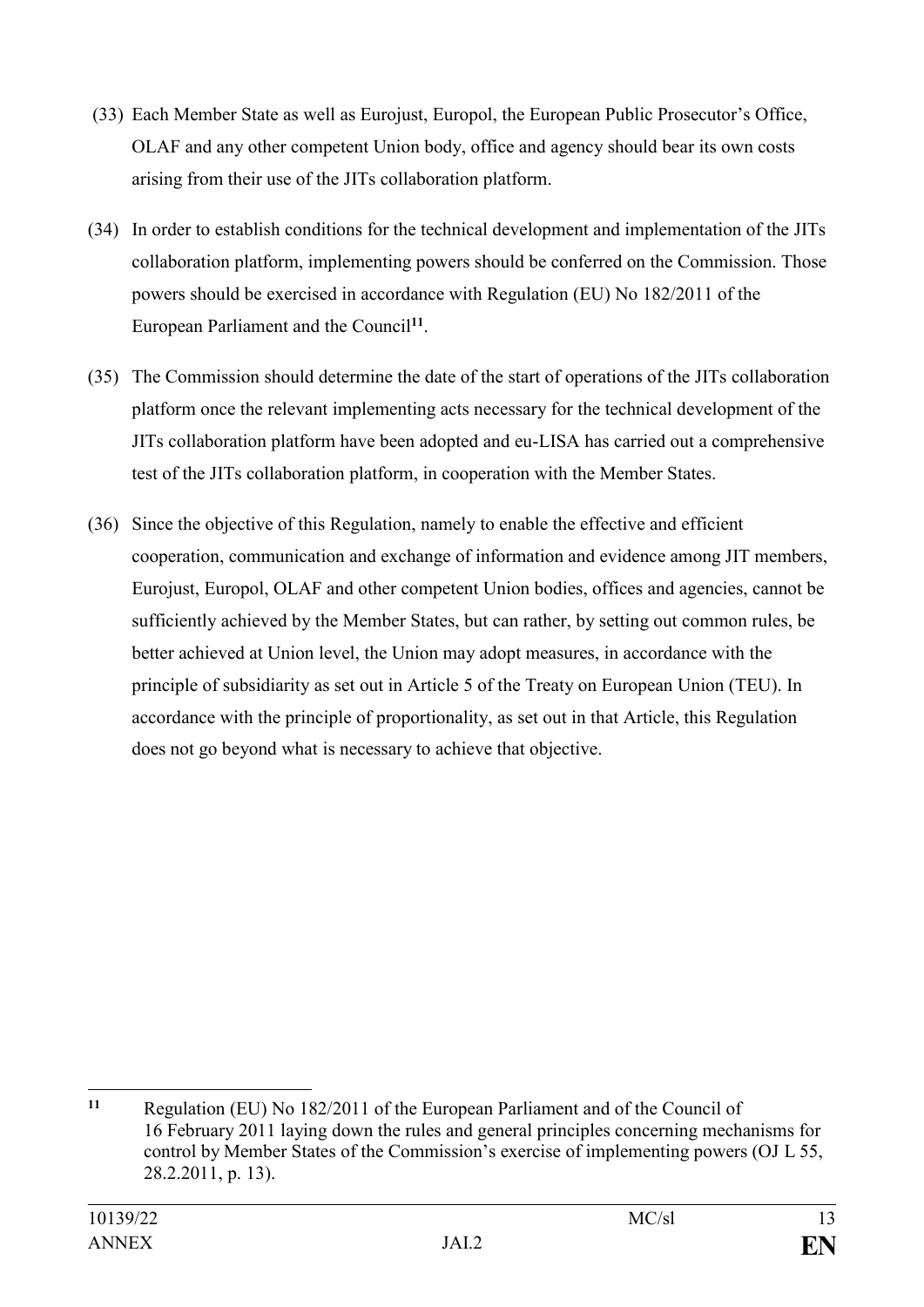- (37) In accordance with Articles 1 and 2 of Protocol No 22 on the position of Denmark, annexed to the Treaty on European Union and to the Treaty on the Functioning of the European Union, Denmark is not taking part in the adoption of this Regulation and is not bound by it or subject to its application.
- (38) In accordance with Article 3 of Protocol No 21 on the position of the United Kingdom and Ireland in respect of the area of freedom, security and justice, annexed to the Treaty on European Union and to the Treaty on the Functioning of the European Union, Ireland has notified, by letter of 7 April 2022*,* its wish to take part in the adoption and application of this Regulation.
- (39) The European Data Protection Supervisor was consulted in accordance with Article 42(1) of Regulation (EU) No 2018/1725 and delivered an opinion on 25 January 2022.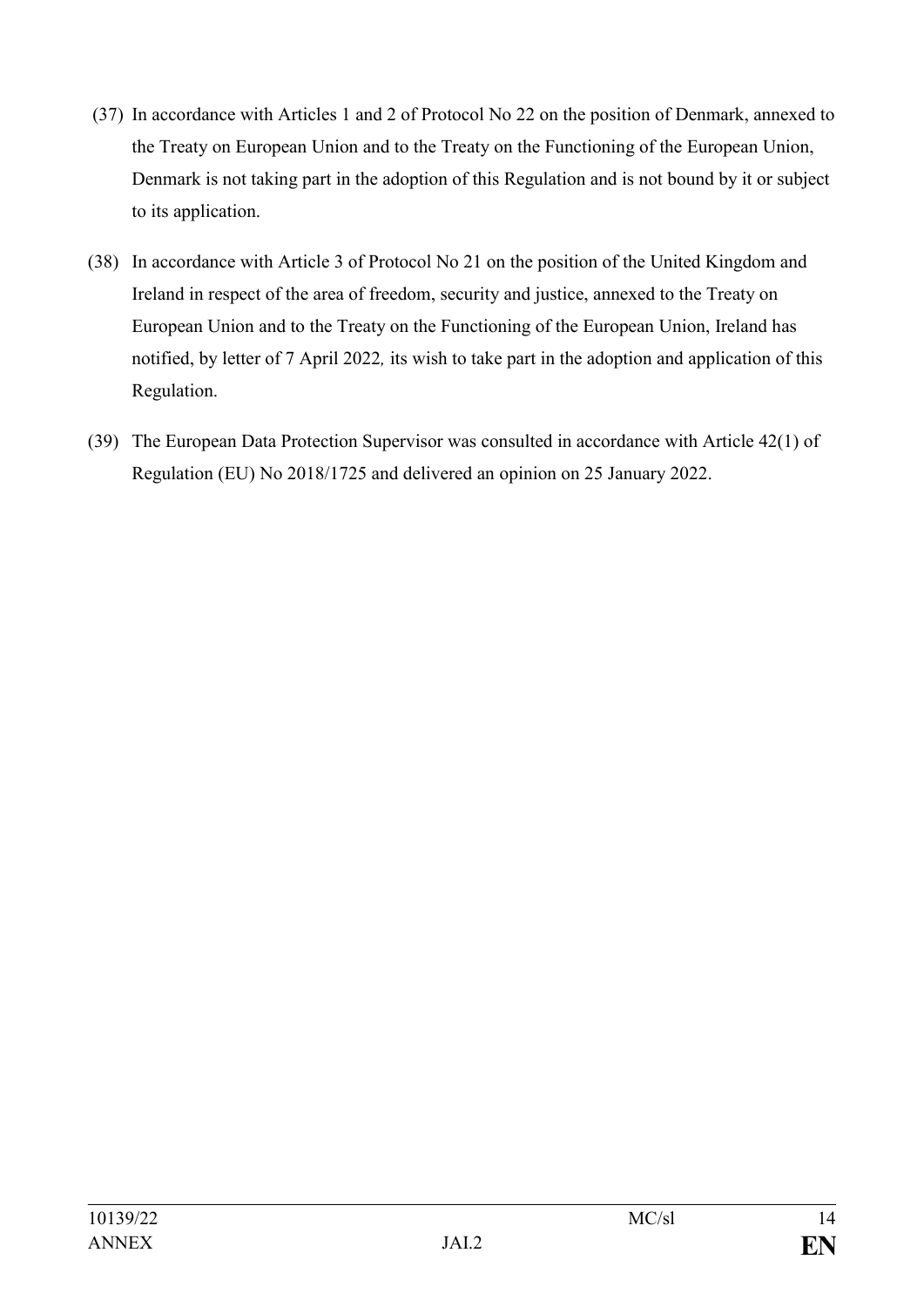### HAVE ADOPTED THIS REGULATION:

### **CHAPTER I**

### *General provisions*

*Article* 1

### **Subject matter**

This Regulation:

- a. establishes an IT platform (the 'JITs collaboration platform'), to be used on a voluntary basis, to facilitate the cooperation of competent authorities participating in Joint Investigation Teams ('JITs') set up on the basis of Article 13 of the Convention established by the Council in accordance with Article 34 of the Treaty on European Union, on Mutual Assistance in Criminal Matters between the Member States of the European Union or on Framework Decision 2002/465/JHA;
- b. lays down rules on the division of responsibilities between the JITs collaboration platform users and the agency responsible for the development and maintenance of the JITs collaboration platform;
- c. sets out conditions, under which the JITs collaboration platform users may be granted access to the JITs collaboration platform;
- d. lays down specific data protection provisions needed to supplement the existing data protection arrangements and to provide for an adequate overall level of data protection, data security and protection of the fundamental rights of the persons concerned.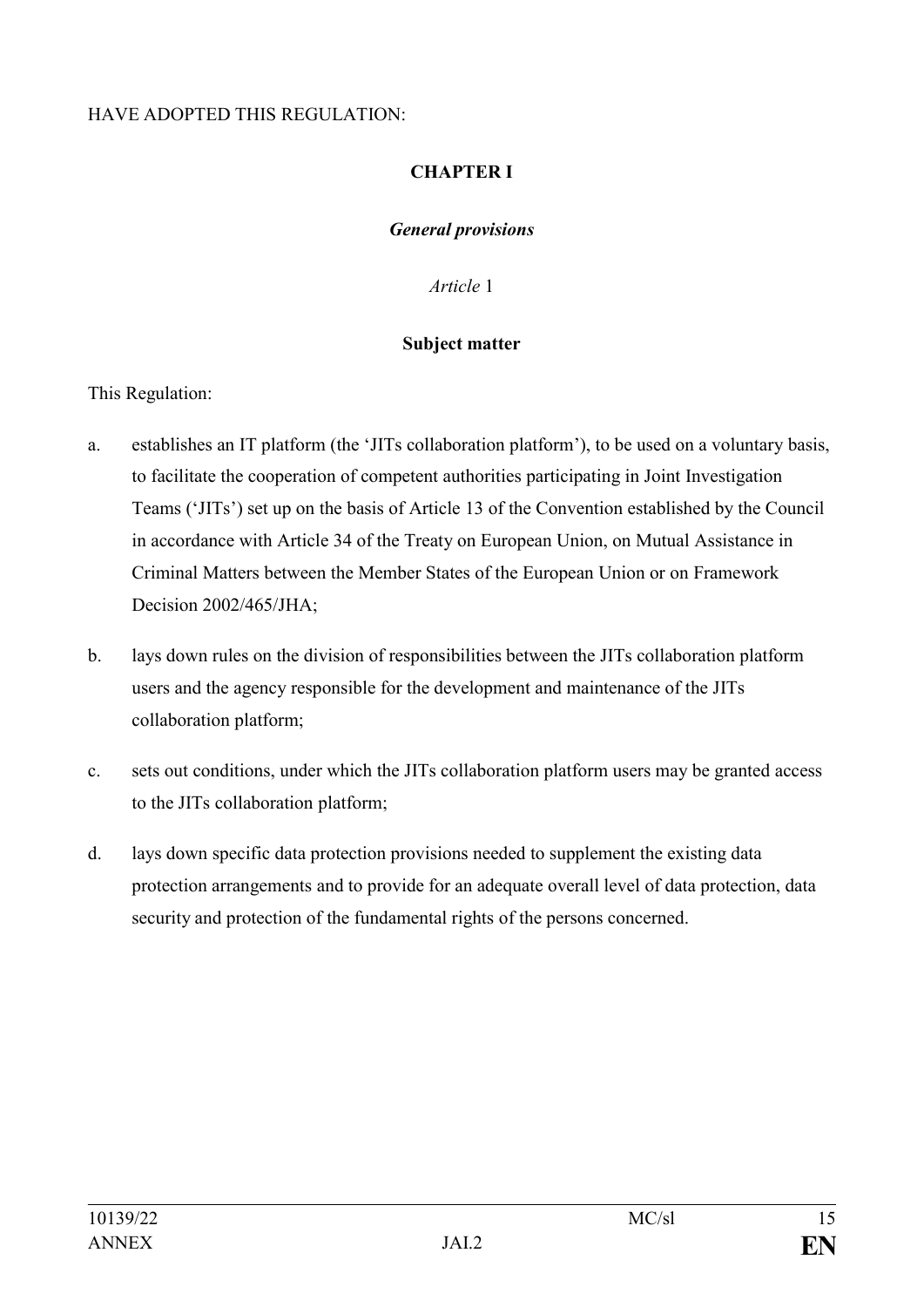### **Scope**

- 1. This Regulation applies to the processing of information, including personal data, within the context of a JIT. That includes the exchange and storage of operational data as well as nonoperational data. This Regulation applies to the operational and post-operational phases of a JIT, starting from the moment the relevant JIT agreement is signed by its members until the JIT evaluation has been completed.
- 2. This Regulation does not amend or otherwise affect the existing legal provisions on the establishment, conduct or evaluation of JITs.

### *Article 3*

### **Definitions**

For the purposes of this Regulation, the following definitions apply:

- (1) 'centralised information system' means a central IT system where storing and processing of JITs related data takes place;
- (2) 'communication software' means software that facilitates remote access to systems and the exchange of files and messages in text, audio or video formats between JITs collaboration platform users;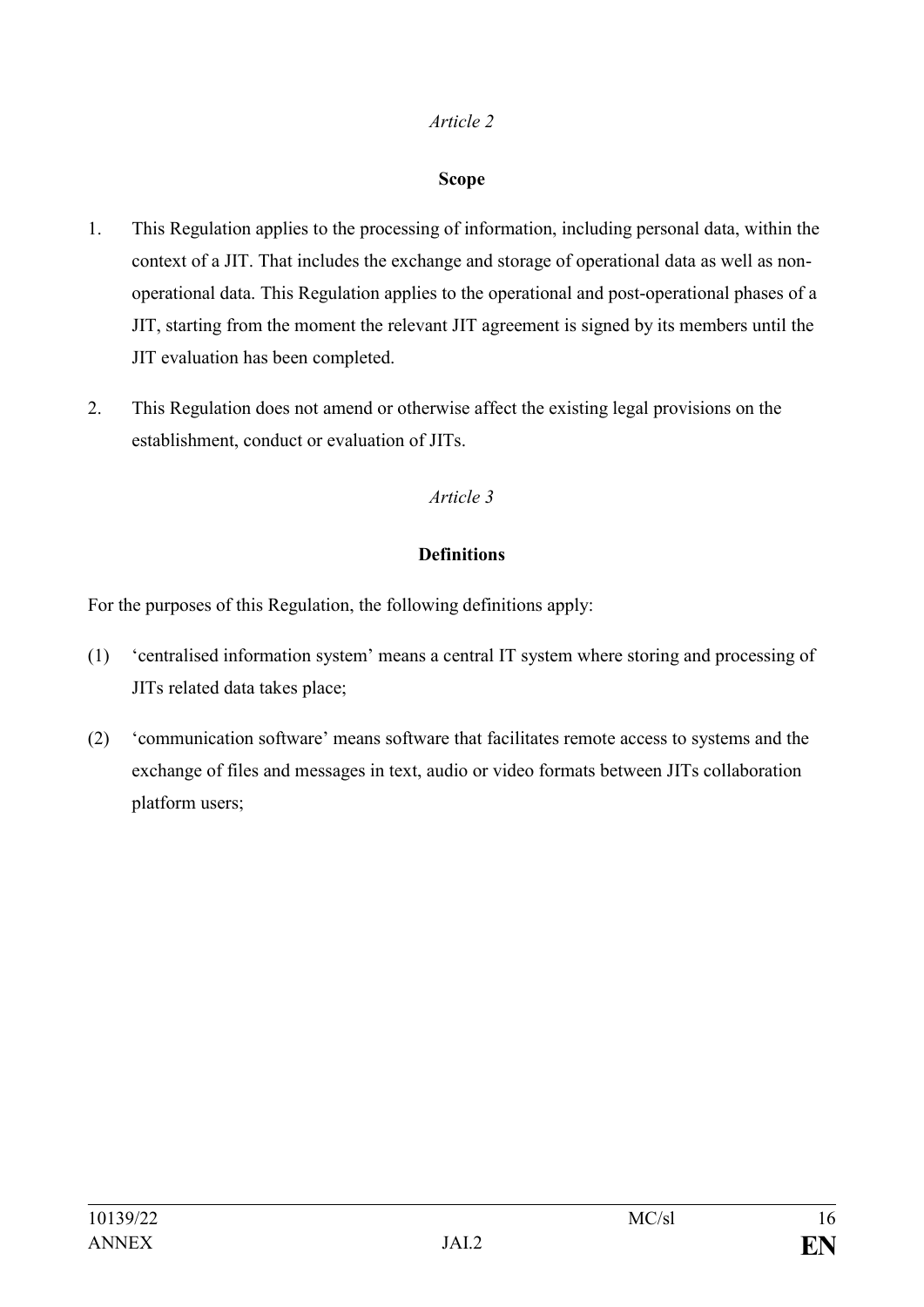- (3) 'competent authorities' means the Member States' authorities competent to be part of a JIT that was set up in accordance with Article 1 of Framework Decision 2002/465/JHA and Article 13 of the Convention establishedby the Council in accordance with Article 34 of the Treaty on European Union on Mutual Assistance in Criminal Matters between the Member States of the European Union, the European Public Prosecutor's Office when acting pursuant to its competences as provided for by Articles 22, 23 and 25 of Council Regulation (EU) 2017/1939, as well as the competent authorities of a third country where they are party of a JIT agreement on the basis of an additional legal basis;
- (4) 'JIT members' means representatives of the competent authorities referred to in point 3 of this Article;
- (5) 'JITs collaboration platform users' means JIT members, Eurojust, Europol, OLAF and other competent Union bodies, offices and agencies;
- (6) 'JIT collaboration space' means an individual isolated space for each JIT hosted on the JITs collaboration platform;
- (7) 'JIT space administrator" means MemberState's JIT member, or a European Public Prosecutor's Office's JIT member, designated in a JIT agreement, in charge of the JIT collaboration space;
- (8) 'operational data' means information and evidence processed by the JITs collaboration platform during the operational phase of a JIT to support cross-border investigations and prosecutions;
- (9) 'non-operational data' means administrative data processed by the JITs collaboration platform, notably to facilitate the management of the JIT and daily cooperation between JITs collaboration platform users.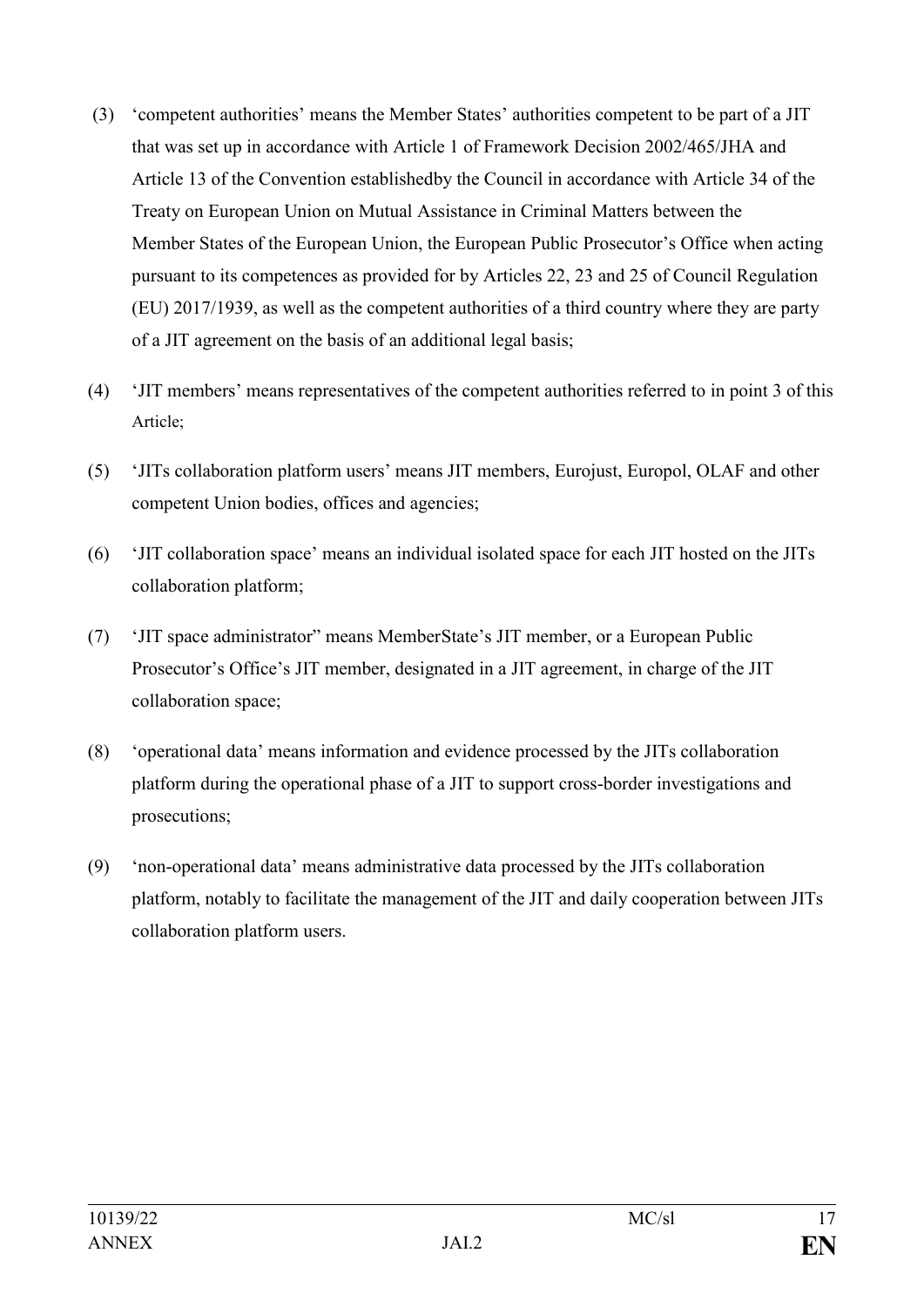### **Technical architecture of the JITs collaboration platform**

The JITs collaboration platform shall be composed of the following:

- (a) a centralised information system, which allows for temporary central data storage;
- (b) a communication software, which allows for secure storage of communication data on devices of the JITs collaboration platform users;
- (c) a connection between the centralised information system and relevant IT tools, supporting the functioning of JITs and managed by the JITs Network Secretariat.

### *Article 5*

### **Purpose of the JITs collaboration platform**

- 1. The purpose of the JITs collaboration platform shall be to facilitate:
- (a) the daily coordination and management of a JIT, through a set of functionalities supportingthe administrative and financial processes within the JIT;
- (b) the exchange and temporary storage of operational data, including large files, through an upload and download functionality;
- (c) secure communications through a functionality covering instant messaging, chats, audio and video-conferencing;
- (d) traceability of exchanges of evidence through a business logging mechanismallowing to keep track of all evidence exchanged through the JITs collaboration platform;
- (e) the evaluation of a JIT through a dedicated collaborative evaluation process.
- 2. The centralised information system shall be hosted by eu-LISA at its technical sites.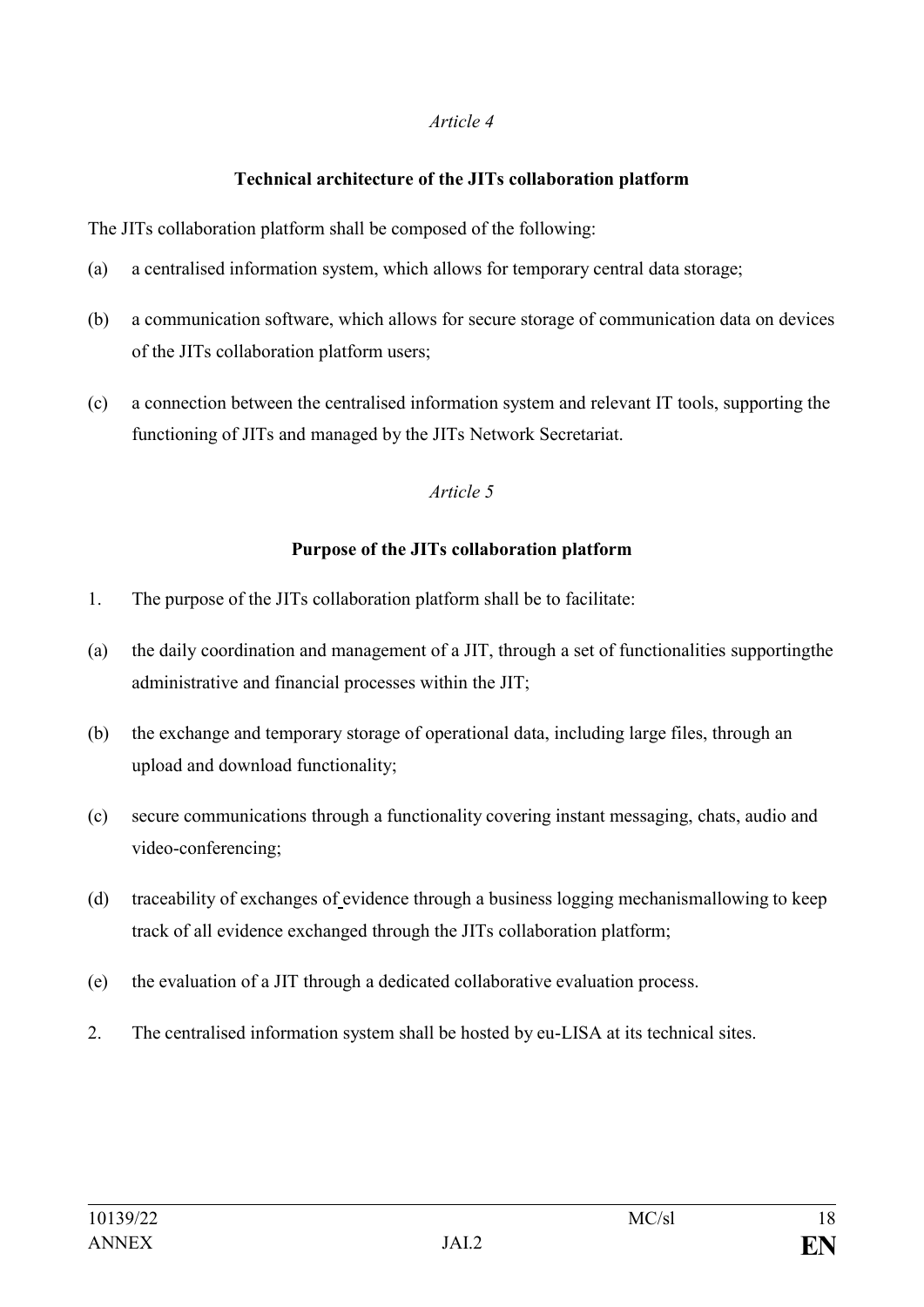### **CHAPTER II**

#### *Development and operational management*

#### *Article 6*

#### **Adoption of implementing acts by the Commission**

The Commission shall adopt the implementing acts necessary for the technical development of the JITs collaboration platform as soon as possible, and in particular acts concerning:

- a) the list of functionalities required for the daily coordination and management of a JIT;
- b) the list of functionalities required for secure communications;
- c) business specifications of the connection referred to in Article 4, point (c);
- d) security in accordance with Article 15;
- e) technical logs in accordance with Article 21;
- f) technical statistics in accordance with Article 22;
- g) performance and availability requirements of the JITs collaboration platform.

The implementing acts referred to in the first subparagraph of this Article shall be adopted in accordance with the examination procedure referred to in Article 25 (2).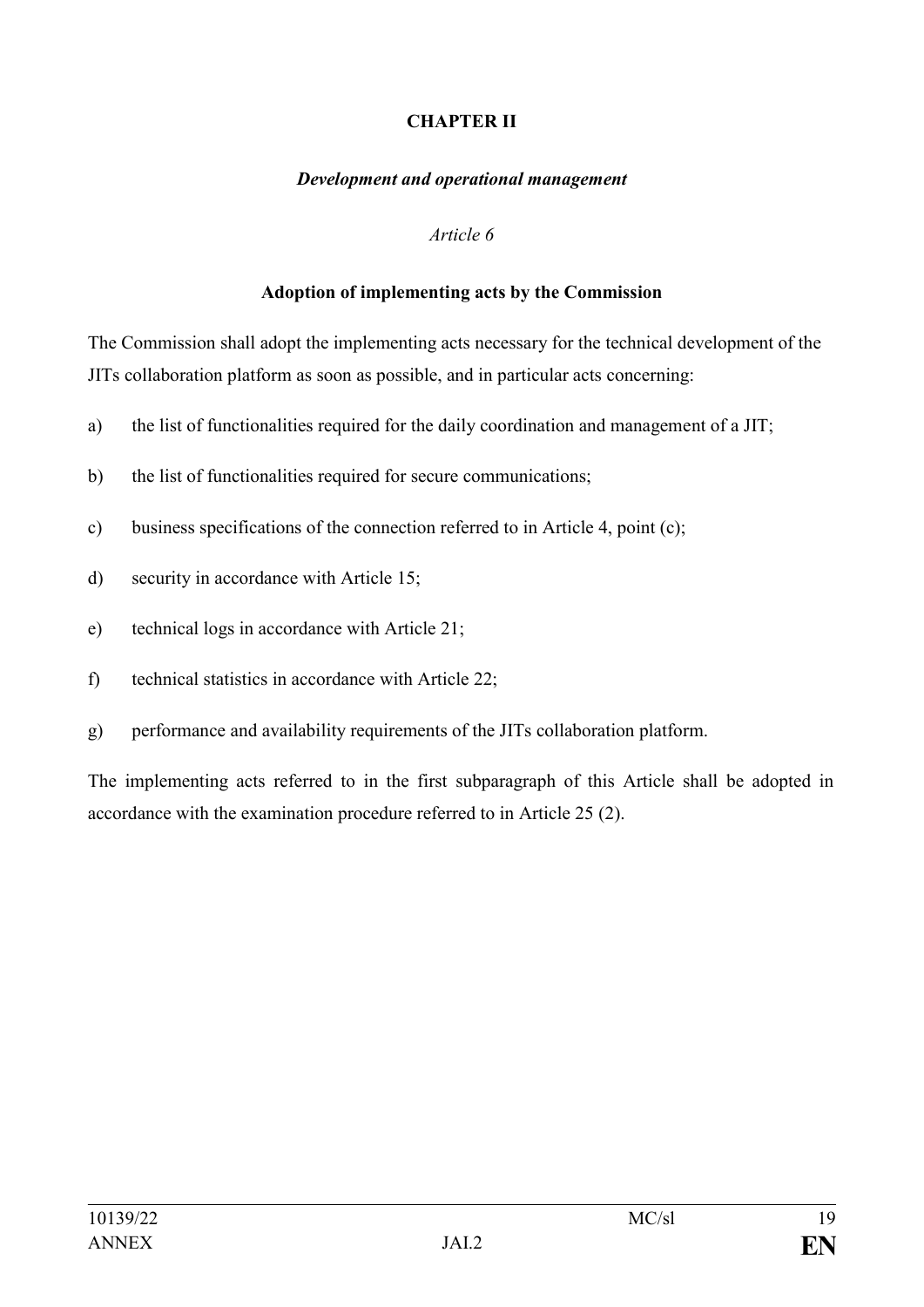### **Responsibilities of eu-LISA**

- 1. The European Union Agency for the Operational Management of Large-Scale IT Systems in the Area of Freedom, Security and Justice ('eu-LISA') shall establish the design of the physical architecture of the JITs collaboration platform including its technical specifications and evolution on the basis of the decisions taken in accordance with Article 6. That design shall be approved by its Management Board, subject to a favourable opinion of the Commission.
- 2. eu-LISA shall be responsible for the development of the JITs collaboration platform in accordance with the principle of data protection by design and by default. The development shall consist of the elaboration and implementation of the technical specifications, testing and overall project coordination.
- 3. eu-LISA shall make the communication software available to the JITs collaboration platform users.
- 4. eu-LISA shall develop and implement the JITs collaboration platform as soon as possible after the entry into force of this Regulation and following the adoption by the Commission of the implementing acts pursuant to Article 6.
- 5. eu-LISA shall ensure that the JITs collaboration platform is operated in accordance with this Regulation, with the implementing act referred to in Article 6, as well as in accordance with Regulation (EU) 2018/1725.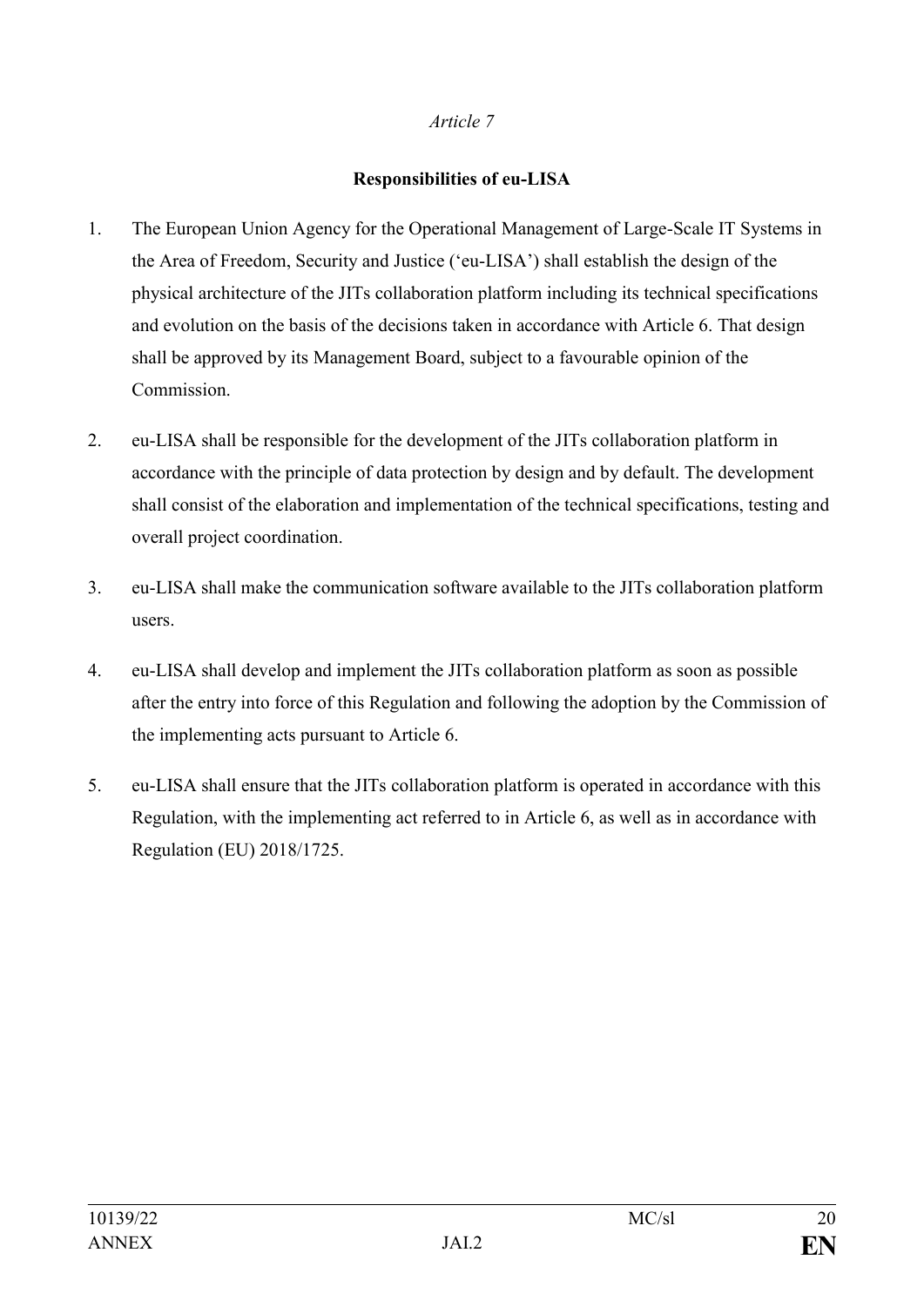- 6. eu-LISA shall be responsible for the operational management of the JITs collaboration platform. The operational management of the JITs collaboration platform shall consist of all the tasks necessary to keep the JITs collaboration platform operational in accordance with this Regulation, and in particular the maintenance work and technical developments necessary to ensure that the JITs collaboration platform functions at a satisfactory level in accordance with the technical specifications.
- 7. eu-LISA shall ensure the provision of training on the practical use of the JITs collaboration platform.
- 8. eu-LISA shall not have access to the JIT collaboration spaces.
- 9. Without prejudice to Article 17 of the Staff Regulations of Officials of the European Union, laid down in Council Regulation (EEC, Euratom, ECSC) No 259/68**<sup>12</sup>**, eu-LISA shall apply appropriate rules of professional secrecy or other equivalent duties of confidentiality to its entire staff required to work with data registered in the centralised information system. That obligation shall also apply after such staff leave office or employment or after the termination of their activities.

# **Responsibilities of the Member States**

Each Member State shall make the technical arrangements necessary for access of its competent authorities to the JITs collaboration platform in accordance with this Regulation.

<sup>1</sup> **<sup>12</sup>** Regulation (EEC, Euratom, ECSC) No 259/68 of the Council of 29 February 1968 laying down the Staff Regulations of Officials and the Conditions of Employment of Other Servants of the European Communities and instituting special measures temporarily applicable to officials of the Commission,(OJ L 56, 4.3.1968, p. 1).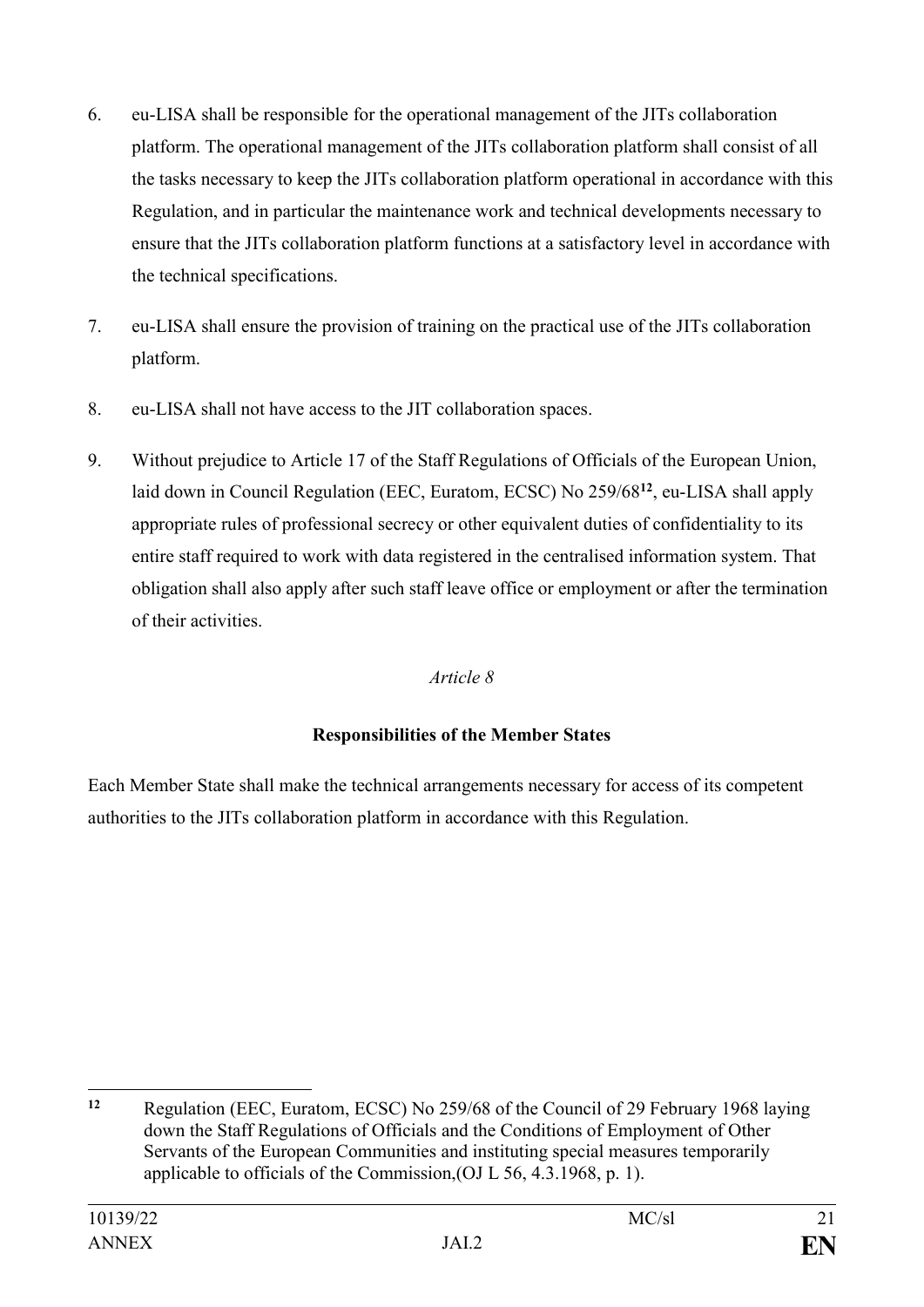### **Responsibilities of competent Union bodies, offices and agencies**

- 1. Eurojust, Europol, the European Public Prosecutor's Office, OLAF and other competent Union bodies, offices and agencies shall make the necessary technical arrangements to enable them to access the JITs collaboration platform.
- 2. Eurojust shall be responsible for the necessary technical adaptation of its systems, required to establish the connection referred to in Article 4, point (c).

### *Article 10*

#### **Programme Management Board**

- 1. Prior to the design and development phase of the JITs collaboration platform, theManagement Board of eu-LISA shall establish a Programme Management Board.
- 2. The Programme Management Board shall be composed of ten members as follows:
- a) eight members appointed by the Management Board;
- b) the Chair of the Advisory Group referred to in Article 11;
- c) one member appointed by the Commission.
- 3. The Management Board of eu-LISA shall ensure that the members it appoints to the Programme Management Board have the necessary experience and expertise in the development and management of IT systems supporting judicial authorities.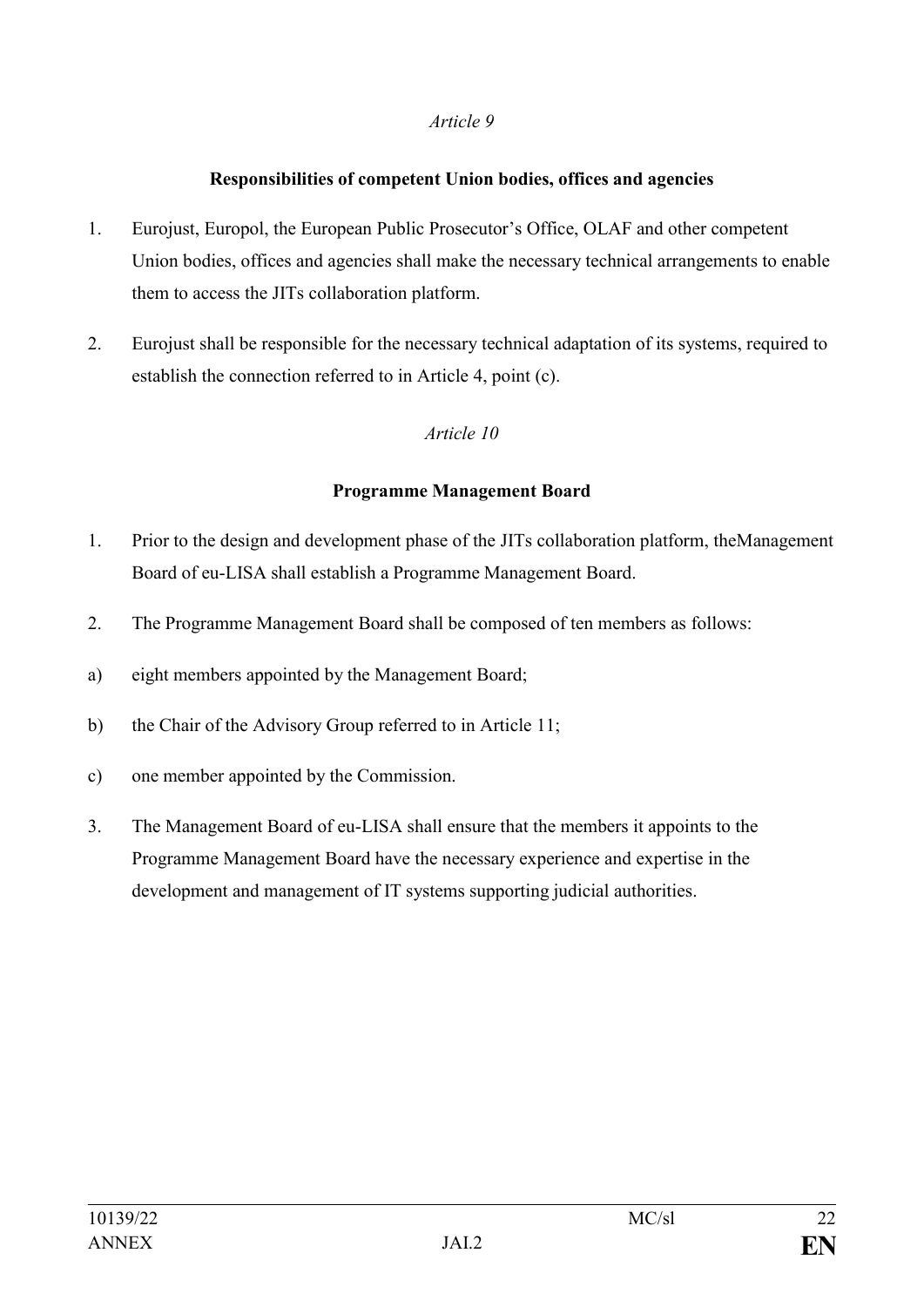- 4. eu-LISA shall participate in the work of the Programme Management Board. To that end, representatives of eu-LISA shall attend the meetings of the Programme Management Board in order to report on work regarding the design and development of the JITs collaboration platform and on any other related work and activities.
- 5. The Programme Management Board shall meet at least once every three months, and more often as necessary. It shall ensure the adequate management of the design and development phase of the JITs collaboration platform. The Programme Management Board shall submit written reports regularly to the Management Board of eu-LISA, and where possible every month, on the progress of the project. The Programme Management Board shall have no decision-making power nor any mandate to represent the members of the eu-LISA Management Board.
- 6. The Programme Management Board shall establish its rules of procedure which shall include in particular rules on chairmanship, meeting venues, preparation of meetings, admission of experts to the meetings, communication plans ensuring that non-participating Members of the eu-LISA Management Board are kept fully informed.
- 7. The chairmanship of the Programme Management Board shall be held by a Member State.
- 8. The Programme Management Board's secretariat shall be ensured by eu-LISA.

# **Advisory Group**

1. eu-LISA shall establish an Advisory Group in order to obtain expertise related to the JITs collaboration platform, in particular in the context of preparation of its annual work programme and its annual activity report.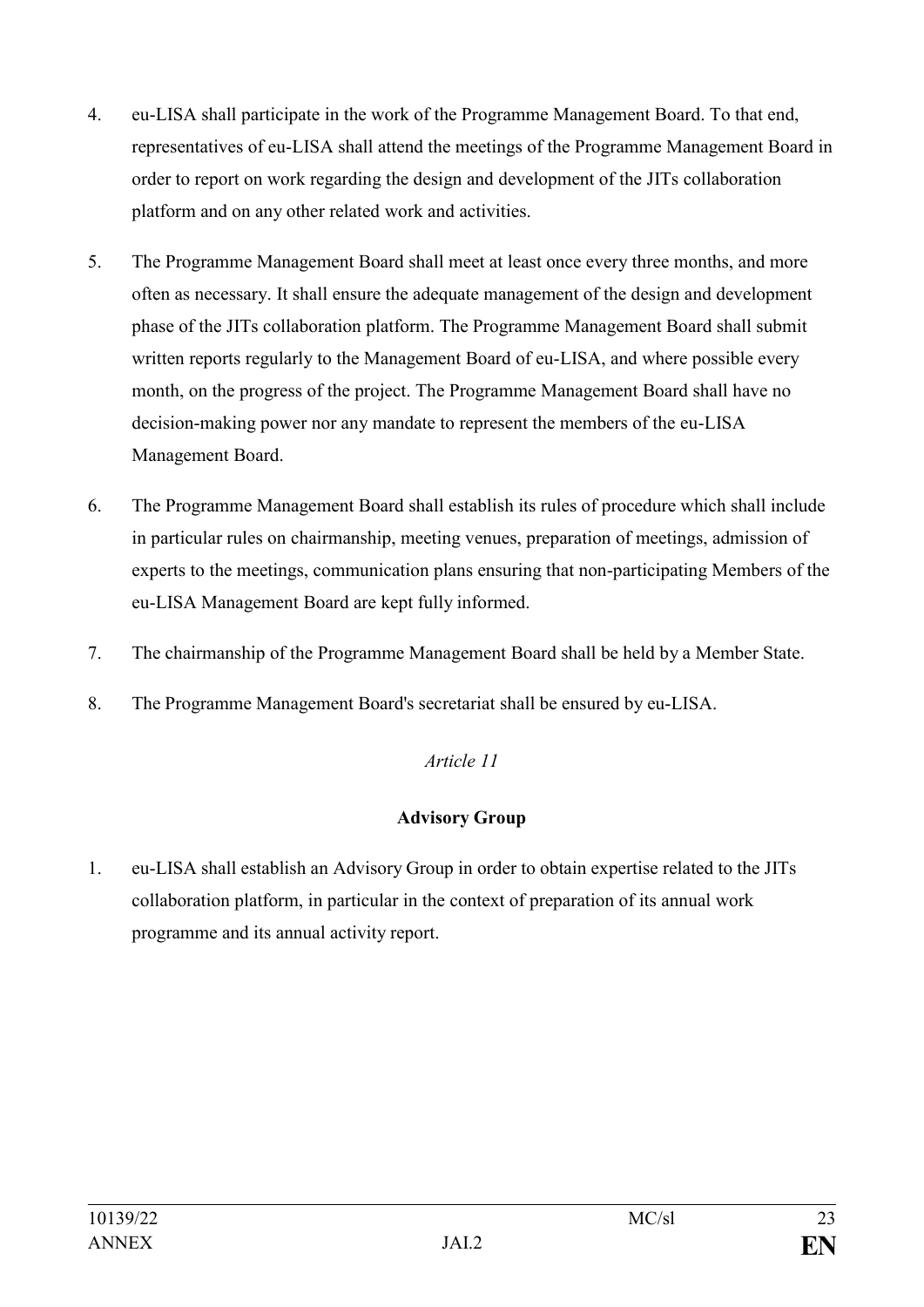- 2. During the design and development phase of the JITs collaboration platform, the Advisory Group shall be composed of the representatives of the Member States, the Commission and the JITs Network Secretariat. It shall be chaired by eu-LISA. It shall:
- a) meet regularly, where possible at least once a month, until the start of operations of the JITs collaboration platform;
- b) report after each meeting to the Programme Management Board;
- c) provide the technical expertise to support the tasks of the Programme Management Board.

### **CHAPTER III**

#### *Setting up of the JIT collaboration spaces and access to the JITs collaboration platform*

### *Article 12a*

### **Setting up of the JIT collaboration spaces**

- 1. Where a JIT agreement provides for the use of the JITs collaboration platform in accordance with this Regulation, a JIT collaboration space shall be created within the JITs collaboration platform for each JIT.
- 2. The agreement shall determine the rules for access to competent authorities to the relevant JIT collaboration space and may provide for competent Union bodies, offices and agencies, and, where appropriate, third countries which have signed the agreement, to be granted access to the relevant JIT collaboration space. The JIT agreement shall provide for the rules for such access, in accordance with this Regulation.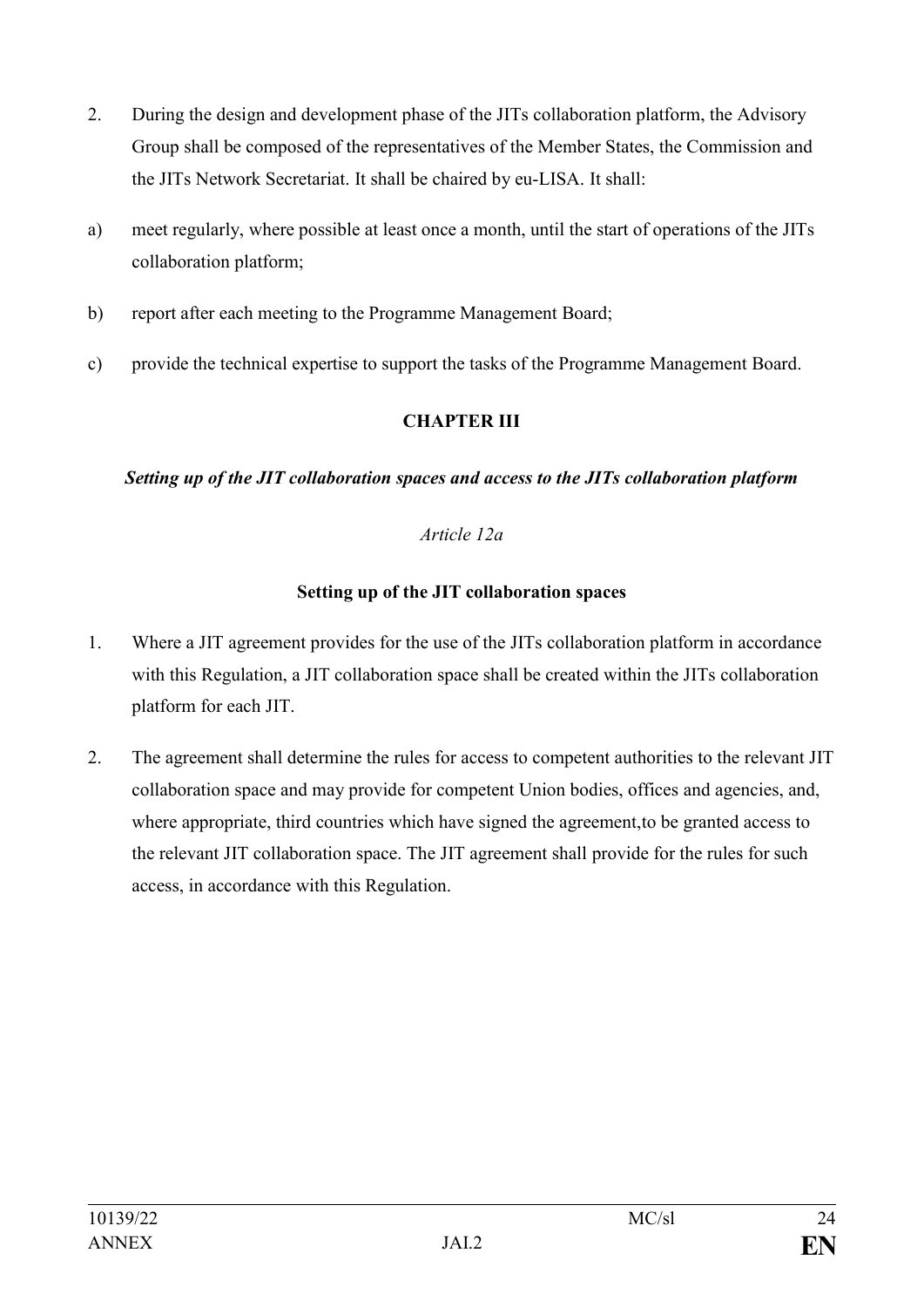- 3. The JIT collaboration space shall be opened by the JIT space administrator or administrators, with the technical support of eu-LISA.
- 4. If the JIT members decided not to use the JITs collaboration platform when they signed the JIT agreement but agree to start using the JITs collaboration platform over the course of a JIT, the JIT agreement, when it did not already provide for this possibility*,* shall be amended and paragraphs 1 to 3 of this Article shall apply. In case the JIT members agree to stop using the JITs collaboration platform over the course of the JIT, the JIT agreement shall be amended if this possibility was not already included in the agreement*.*

### *Article 12 b*

### **Designation and role of the JIT space administrator**

- 1. If the use of the JITs collaboration platform is provided for in the JIT agreement, one or several JIT space administrator/administrators shall be designated in the JIT agreement, among the Member States' JIT members or European Public Prosecutor's Office's JIT member*.*
- 2. The JIT space administrator or administrators shall manage the access rights of the JITs collaboration platform users to the JIT collaboration space, in accordance with the JIT agreement.
- 3. The JIT agreement may provide for the JITs Network Secretariat to have access to a JIT collaboration space for the purpose of technical and administrative support, including for the management of access rights. In such situations, as agreed by the JIT members*,* the JIT space administrator shall grant the JITs Network Secretariat access to the JIT collaboration space.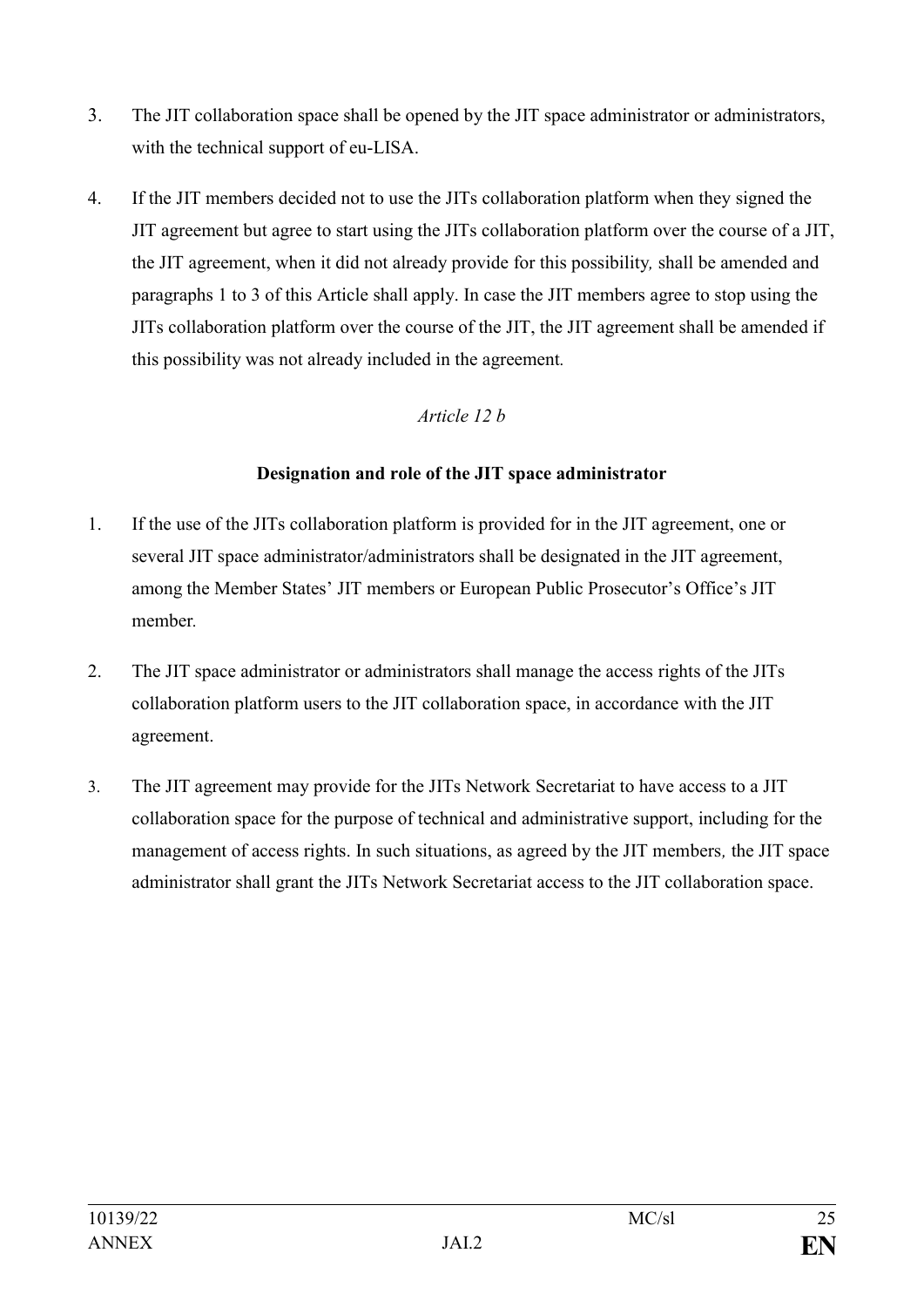### *Article 12 c*

# **Access to the JIT collaboration spaces by Member States' competent authorities and the European Public Prosecutor's Office**

In accordance with the relevant JIT agreement, the JIT space administrator or administrators shall grant access to a JIT collaboration space to the competent authorities designated in that JIT agreement.

### *Article 13*

### **Access to the JIT collaboration spaces by competent Union bodies, offices and agencies**

In accordance with the relevant JIT agreement, the JIT space administrator or administrators shall grant access, to the extent necessary, to a JIT collaboration space to:

- a) Eurojust, for the purpose of fulfilling its tasks set out in Regulation (EU) 2018/1727 of the European Parliament and of the Council**<sup>13</sup>**;
- b) Europol for the purpose of fulfilling its tasks set out in Regulation (EU) 2016/794 of the European Parliament and of the Council**<sup>14</sup>**;
- c) OLAF for the purpose of fulfilling its tasks set out in Regulation (EU, Euratom) No 883/2013 of the European Parliament and of the Council**<sup>15</sup>** and

 $13$ **<sup>13</sup>** Regulation (EU) 2018/1727 of the European Parliament and of the Council of 14 November 2018 on the European Union Agency for Criminal Justice Cooperation (Eurojust) (OJ L 295, 21.11.2018, p. 138).

**<sup>14</sup>** Regulation (EU) 2016/794 of the European Parliament and of the Council of 11 May 2016 on the European Union Agency for Law Enforcement Cooperation (Europol) (OJ L 135, 24.5.2016, p. 53)

**<sup>15</sup>** Regulation (EU, Euratom) No 883/2013 of the European Parliament and of the Council of 11 September 2013 concerning investigations conducted by the European Anti-Fraud Office (OLAF) and repealing Regulation (EC) No 1073/1999 of the European Parliament and of the Council and Council Regulation (Euratom) No 1074/1999 (OJ L 248, 18.9.2013, p. 1).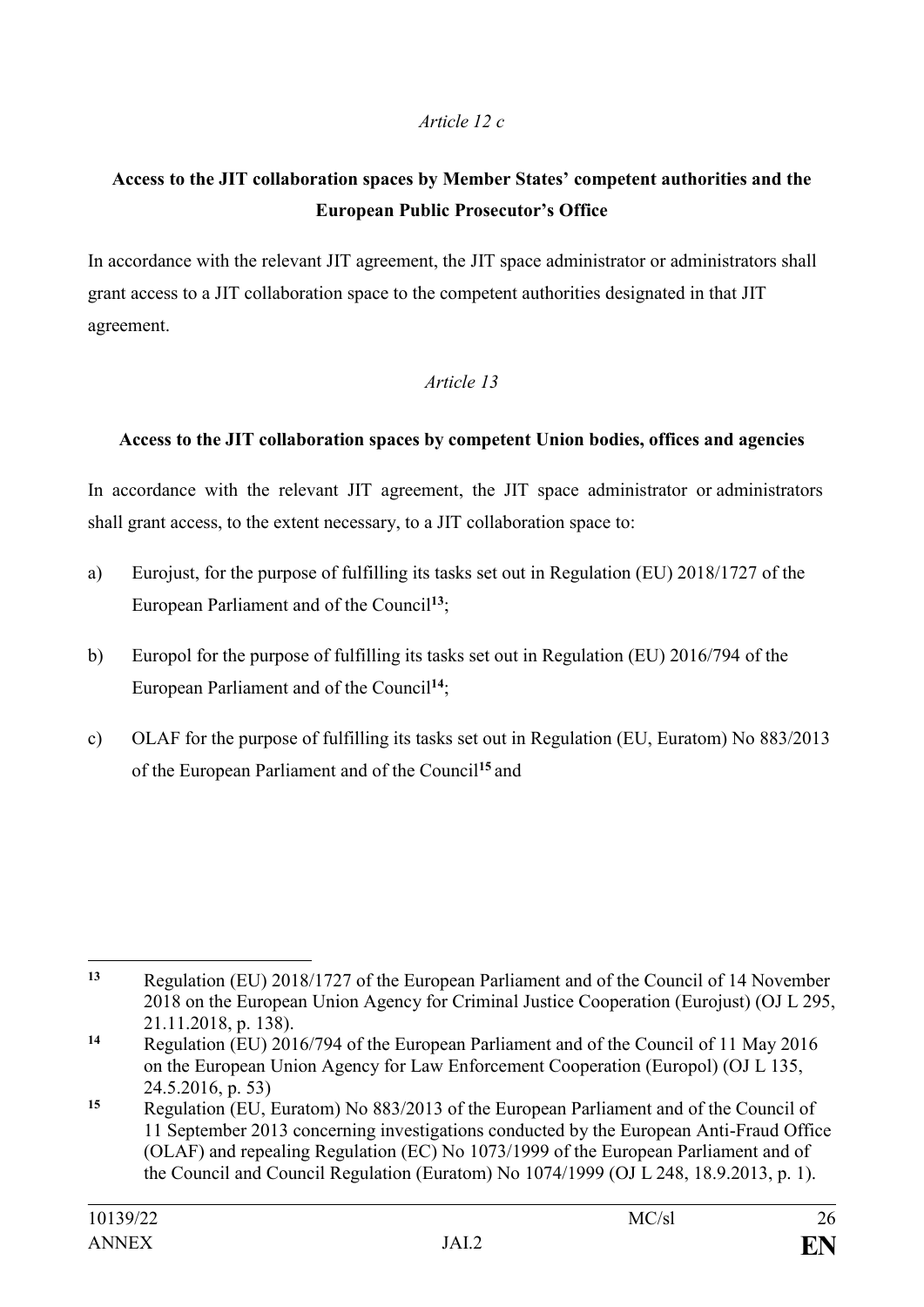d) other competent Union bodies, offices and agencies for the purpose of fulfilling tasks set out in their basic acts.

### *Article 14*

### **Access to the JIT collaboration spaces by the competent authorities of third countries**

- 1. In accordance with the relevant JIT agreement, and for the purposes listed in Article 5, the JIT space administrator or administrators shall grant access to a JIT collaboration space to the competent authorities of third countries which have signed that JIT agreement.
- *2.* Whenever Member States' JIT members and, when it participates, the European Public Prosecutor's Office JIT member upload operational data to a JIT collaboration space for the download by a third country, the relevant Member States' JIT member or the European Public Prosecutor's Office JIT member shall verify that the data they have respectively uploaded is limited to what is required for the purposes of the relevant JIT agreement and subject to the conditions laid therein*.*
- *3.* Whenever a third country uploads operational data to a JIT collaboration space, the JIT space administrator or administrators shall verify that such data is limited to what is required for the purposes of the JIT agreement and subject to the conditions laid therein, before it can be downloaded by other users of the JITs collaboration platform*.*
- 4. Member States' competent authorities shall ensure that their transfers of personal data to third countries that have been granted access to a JIT collaboration space onlytake place where the conditions laid down in Chapter V of Directive 2016/680 are met.
- 5. The European Public Prosecutor's Office, when acting in accordance with its competences as provided for by Articles 22, 23 and 25 of Council Regulation (EU) 2017/1939, shall ensure that its transfers of personal data to third countries that have been granted access to a JIT collaboration space take place only when the conditions laid down in Articles 80-84 of Regulation (EU) 2017/1939 are met.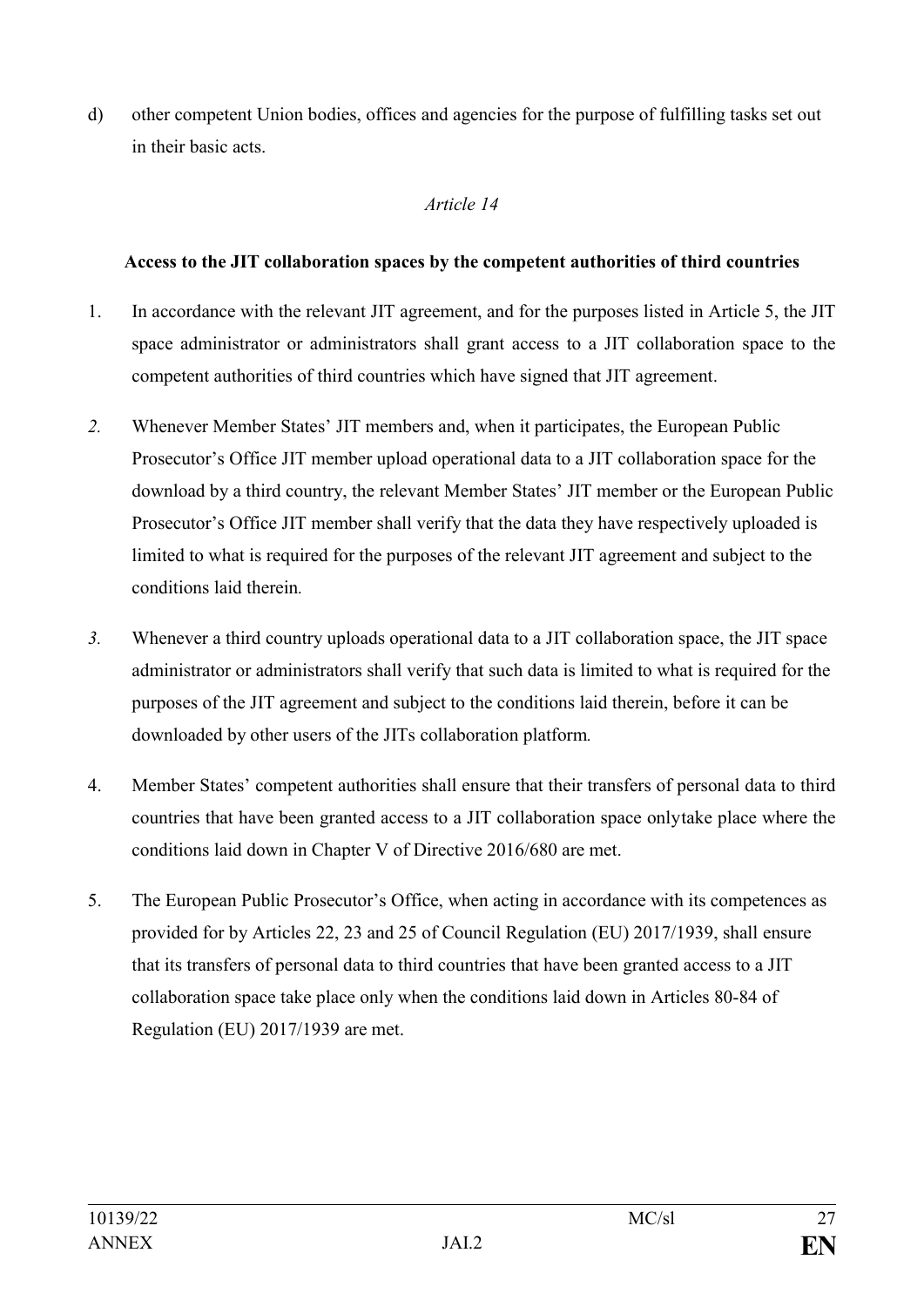### **CHAPTER IV**

### *Security and liability*

*Article 15*

#### **Security**

- 1. eu-LISA shall take the necessary technical and organisational measures to ensure a high level of cyber security of the JITs collaboration platform and the information security of data within the JITs collaboration platform, in particular in order to ensure the confidentiality and integrity of operational and non-operational data stored in the centralised information system.
- 2. eu-LISA shall prevent unauthorised access to the JITs collaboration platform and shall ensure that persons authorised to access the JITs collaboration platform have access only to the data covered by their access authorisation.
- 3. For the purposes of paragraphs 1 and 2, eu-LISA shall adopt a security plan, a business continuity and disaster recovery plan, to ensure that the centralised information system may, in case of interruption, be restored.
- 4. eu-LISA shall monitor the effectiveness of the security measures referred to in this Articleand shall take the necessary organisational measures related to self-monitoring and supervision to ensure compliance with this Regulation.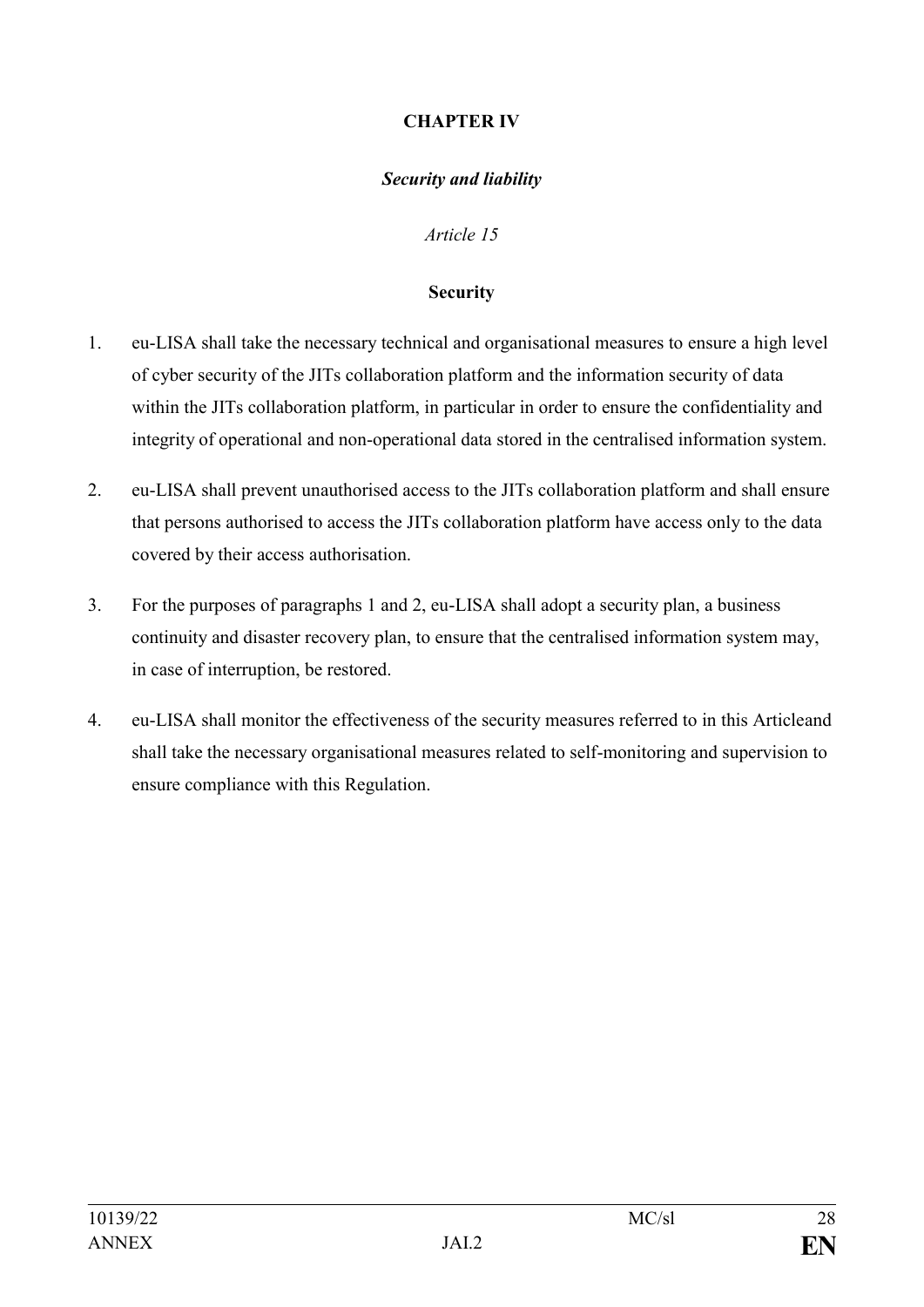### **Liability**

- 1. Where a Member State, Eurojust, Europol, the European Public Prosecutor's Office, OLAF or any other competent Union body, office or agency, as a consequence of a failure on their part to comply with their obligations under this Regulation, cause damage to the JITs collaboration platform, that Member State, Eurojust, Europol, the European Public Prosecutor's Office, OLAF or other competent Union body, office or agency respectively, shall be held liable for such damage, unless and insofar as eu-LISA fails to take reasonable measures to prevent the damage from occurring or to minimise its impact.
- 2. Claims for compensation against a Member State for the damage referred to in paragraph 1 shall be governed by the law of the defendant Member State. Claims for compensation against Eurojust, Europol, the European Public Prosecutor's Office, OLAF or any other competent Union body, office or agency for the damage referred to in paragraph 1 shall be governed by their respective founding acts.

# **CHAPTER V**

#### *Data protection*

### *Article 17*

### **Retention period for storage of operational data**

- 1. Operational data pertaining to each JIT collaboration space shall be stored in the centralised information system for as long as needed for all concerned JITs collaboration platform users to complete the process of its downloading. The retention period shall not exceed four weeks.
- 2. As soon as the process of downloading is completed by all users or, at the latest*,* upon expiry of theretention period referred to in paragraph 1, the data element shall be automatically erased from the centralised system.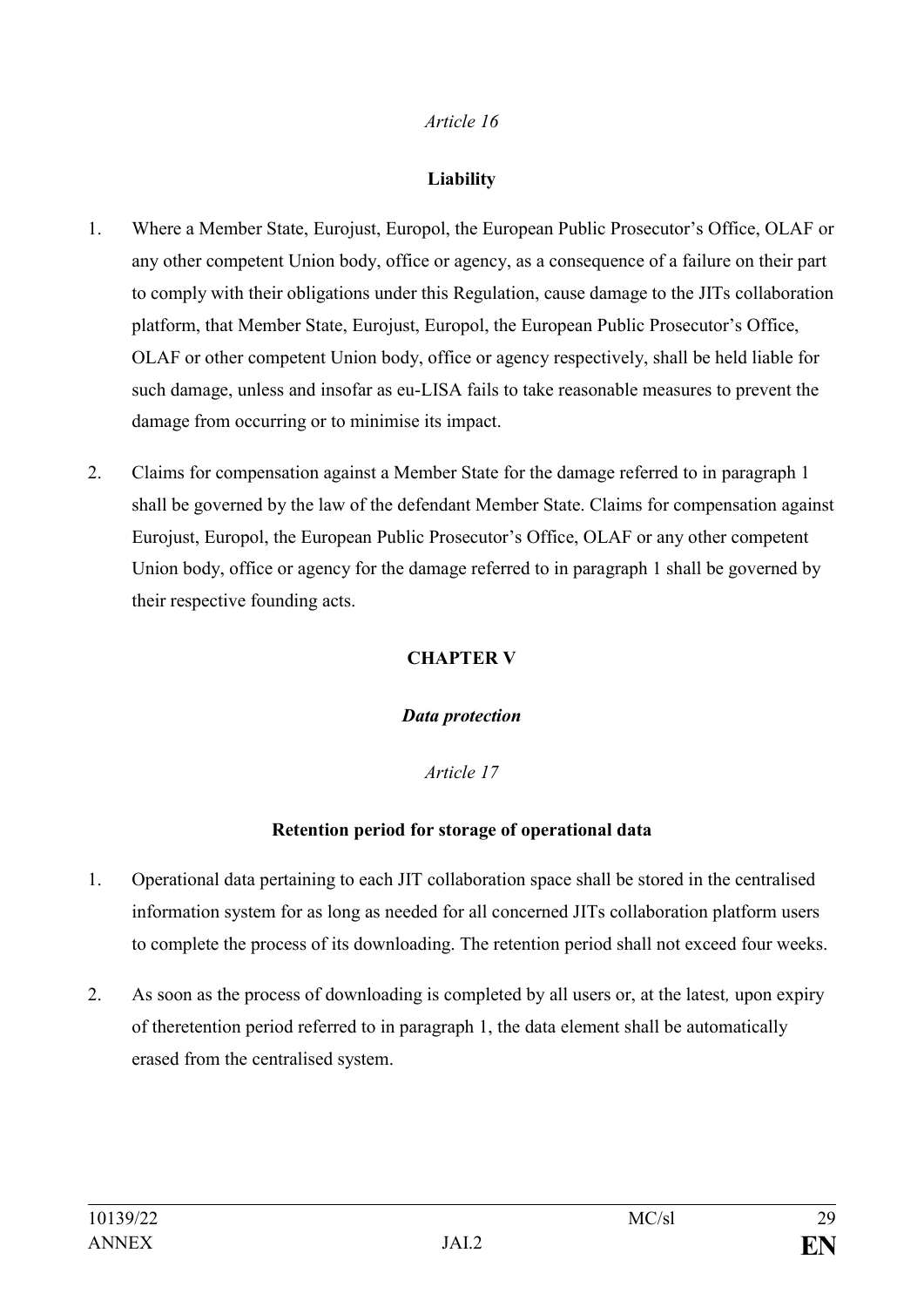#### **Retention period for storage of non-operational data**

- 1. Where an evaluation of the JIT is envisaged, non-operational data pertaining to each JIT collaboration space shall be stored in the centralised information system until the JIT evaluation has been completed. The retention period shall not exceed five years.
- 2. If it is decided not to conduct evaluation at the closure of the JIT or, at the latest, upon expiry of the retention period referred to in paragraph 1 the data element shall be automatically erased from the centralised system.

### *Article 19*

### **Data controller and data processor**

- 1. Each competent national authority of a Member State, and where appropriate, Eurojust, Europol, the European Public Prosecutor's Office, OLAF or any other competent Union body, office or agency shall be considered to be data controllers in accordance with applicable Union data protection rules, for the processing of operational personal data under this Regulation.
- 2. With regard to data uploaded to the JITs collaboration platform by the competent authorities of third countries, one of the JIT space administrators, designated in the relevant JIT agreement, is to be considered data controller as regards the personal data exchanged through, and stored inthe JITs collaboration platform.
- 3. eu-LISA shall be considered to be data processor in accordance with Regulation (EU) 2018/1725 as regards the personal data exchanged through, and stored in the JITs collaboration platform.
- 4. The JITs collaboration platform users shall be joint controllers for the processing of non-operational personal data in the JITs collaboration platform.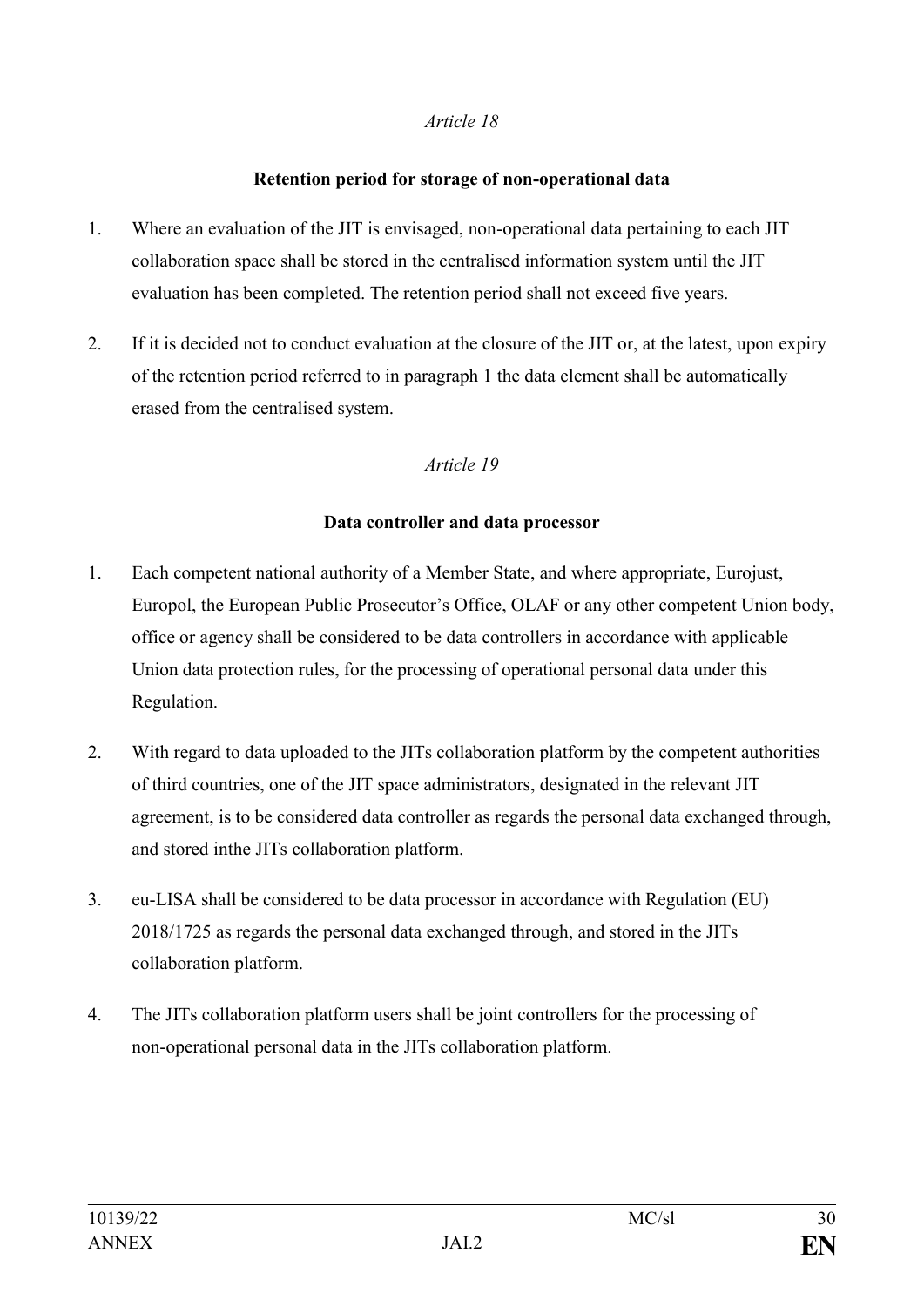### **Purpose of the processing of personal data**

- 1. The data entered into the JITs collaboration platform shall only be processed for the purposes of:
- a) the exchange of operational data between the JITs collaboration platform users;
- b) the exchange of non-operational data between the JITs collaboration platform users, for the purposes of managing the JIT and the daily cooperation between JITs collaboration platform users.
- 2. Access to the JITs collaboration platform shall be limited to duly authorised staff of the competent Member States' and third country authorities, Eurojust, Europol, the European Public Prosecutor's Office, OLAF and other competent Union bodies, offices or agencies, to the extent needed for the performance of their tasks in accordance with the purposes referred to in paragraph 1, and to what is necessary and proportionate to the objectives pursued.

### *Article 21*

### **Technical logs**

- 1. eu-LISA shall ensure that a log is kept of all access to the centralised information system and all data processing operations in the centralised information system, in accordance with paragraph 2.
- 2. The logs shall show:
- a) the date, time zone and exact time of accessing the centralised information system;
- b) the identifying mark of JIT's collaboration platform user who accessed the centralised information system;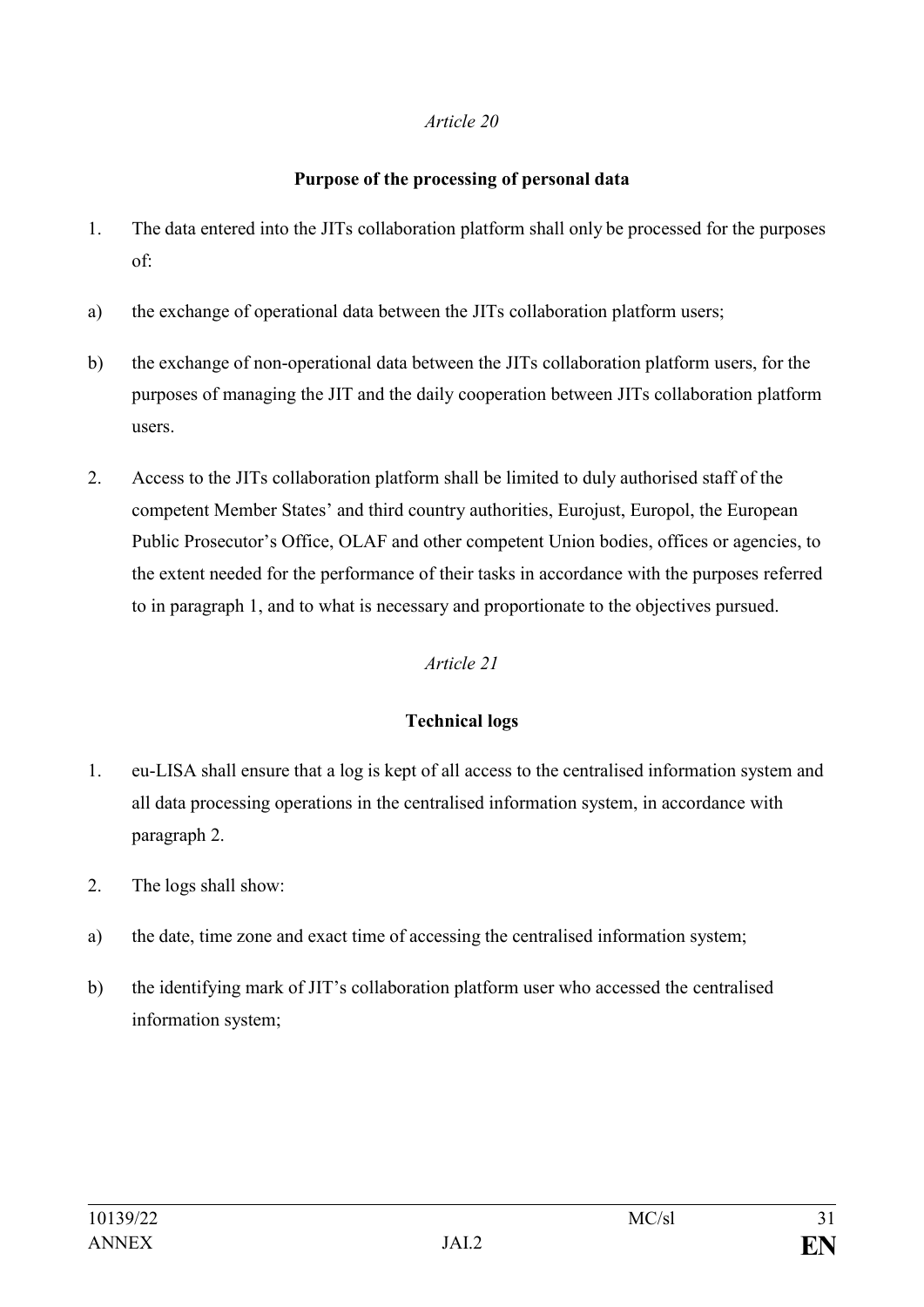- c) the date, time zone and access time of the operation carried out by the JIT's collaboration platform user;
- d) the operation carried out by the JIT's collaboration platform user.
- 3. The logs shall be protected by appropriate technical measures against unauthorised access and shall be kept for three years or for such longer period as required for the termination of ongoing monitoring procedures.
- 4. On request, eu-LISA shall make the logs available to the competent authorities of the Member States without undue delay.
- 5. Within the limits of their competences and for the purpose of fulfilling their duties, the national supervisory authorities responsible for monitoring the lawfulness of data processing shall have access to logs upon request.
- 6. Within the limits of its competences and for the purpose of fulfilling its supervisory duties in accordance with Regulation (EU) 2018/1725, the European Data Protection Supervisor shall have access to logs upon request.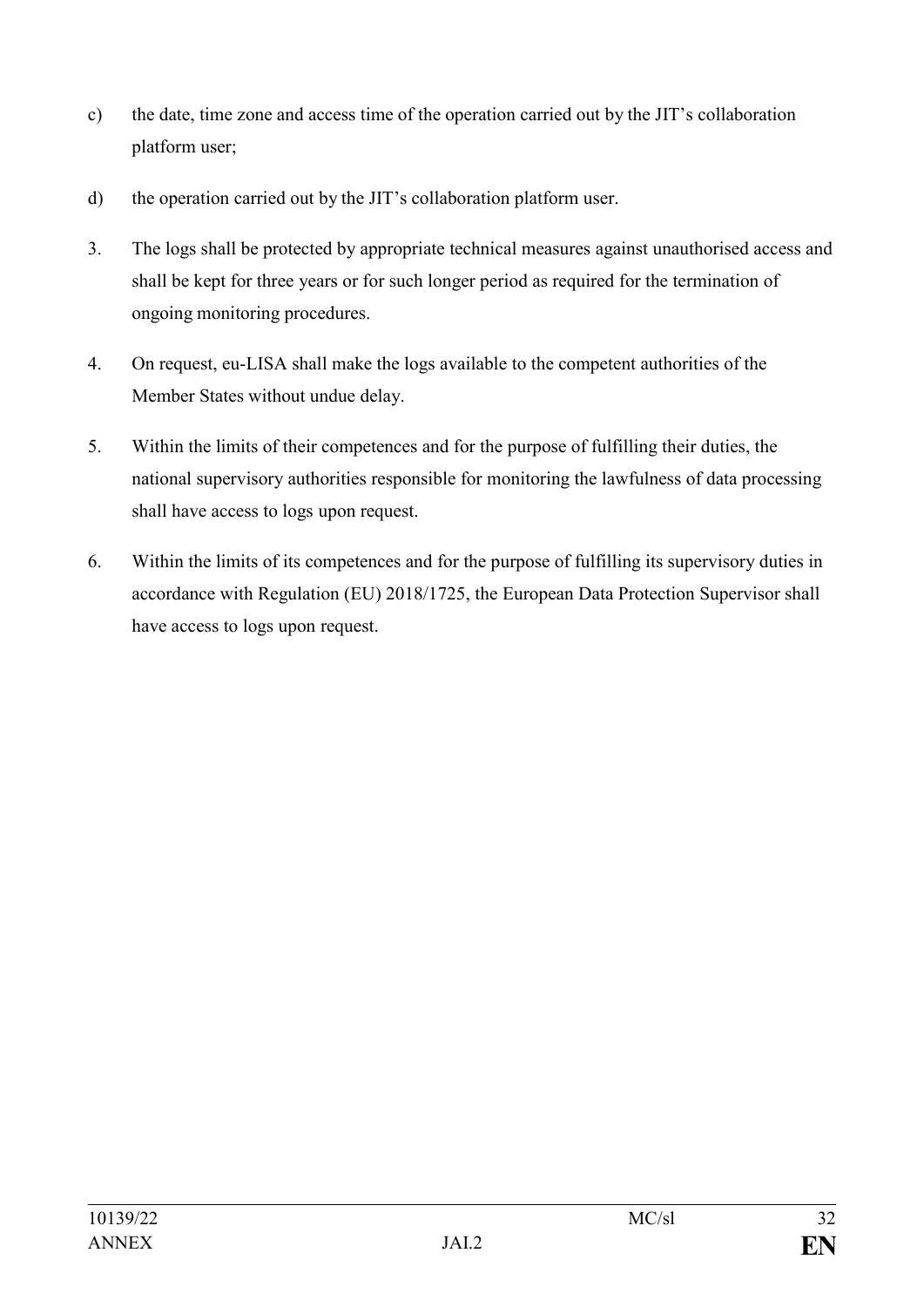### **CHAPTER VI**

### *Final provisions*

*Article 22*

#### **Monitoring and evaluation**

- 1. eu-LISA shall establish procedures to monitor the development of the JITs collaboration platform as regards the objectives relating to planning and costs and to monitor the functioning of the JITs collaboration platform as regards the objectives relating to the technical output, cost-effectiveness, security and quality of service.
- 2. The procedures referred to in paragraph 1 shall provide for the possibility to produce regular technical statistics for monitoring purposes.
- 3. In the event of substantial delays in the development process, eu-LISA shall inform the European Parliament and the Council as soon as possible of the reasons for the delays and of their impact in terms of timeframes and finances.
- 4. Once the development of the JITs collaboration platform is finalised, eu-LISA shall submit a report to the European Parliament and to the Council explaining how the objectives, in particular relating to planning and costs, were achieved and justifying any divergences.
- 5. In the event of a technical upgrade of the JITs collaboration platform, which could result in substantial costs, eu-LISA shall inform the European Parliament and the Council before making the upgrade.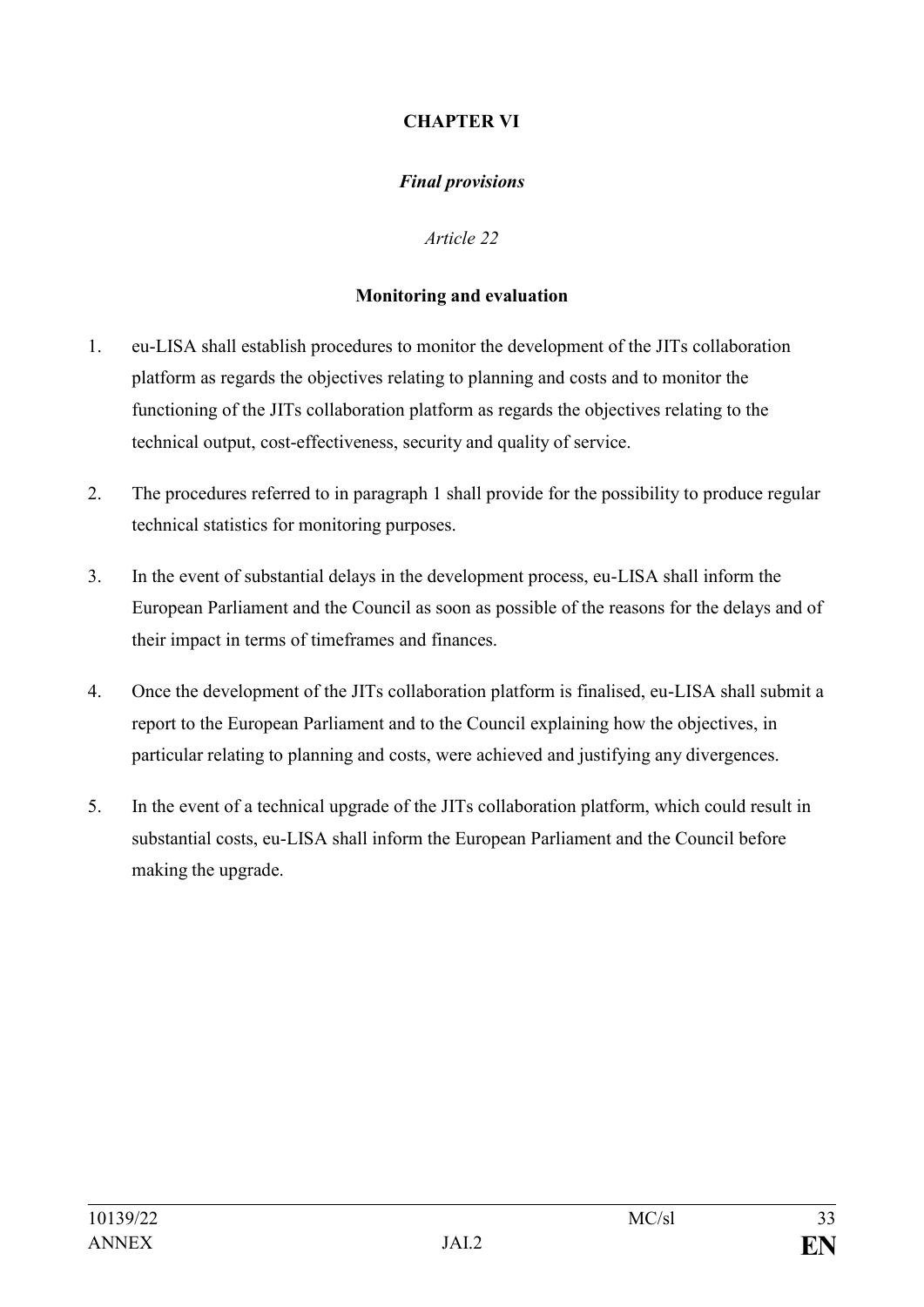- 6. Two years after the start of operations of the JITs collaboration platform and every year thereafter, eu-LISA shall submit to the Commission a report on the technical functioning of the JITs cooperation platform, including its security.
- 7. Four years after the start of operations of the JITs collaboration platform and every four years thereafter, the Commission shall conduct an overall evaluation of the JITs collaboration platform. The Commission shall transmit the overall evaluation report to the European Parliament and the Council.
- 8. The Member States' competent authorities, Eurojust, Europol, the European Public Prosecutor's Office, OLAF and other competent Union bodies, offices and agencies shall provide eu-LISA and the Commission with the information necessary to draft the reports referred to in paragraphs 4 and 7. That information shall not jeopardise working methods or include information that reveals sources, names of staff members or investigations.
- 9. eu-LISA shall provide the Commission with the information necessary to produce the overall evaluation referred to in paragraph 7.

### **Costs**

The costs incurred in connection with the establishment and operation of the JITs collaboration platform shall be borne by the general budget of the Union.

# *Article 24*

# **Start of operations**

1. The Commission shall determine the date of the start of operations of the JITs collaboration platform, once it is satisfied that the following conditions are met: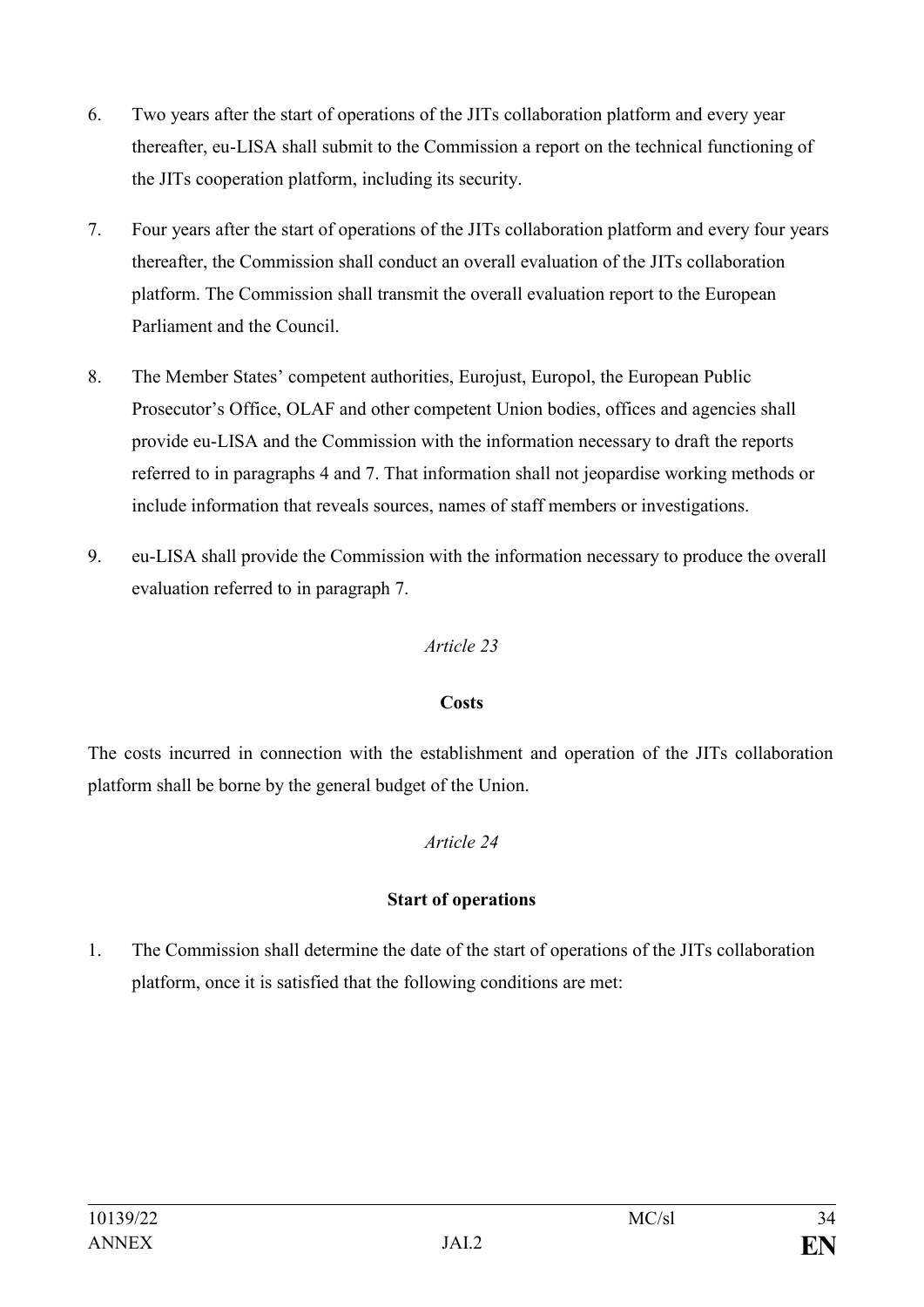- a) the relevant implementing acts referred to in Article 6 have been adopted;
- b) eu-LISA has carried out successfully a comprehensive test of the JITs collaboration platform, in cooperation with the Member States, using anonymous test data.
- 2. Where the Commission has determined the date of start of operations in accordance with paragraph 1, it shall communicate that date to the Member States, Eurojust, Europol, the European Public Prosecutor's Office and OLAF.
- 3. The decision of the Commission determining the date of the start of operations of the JITs collaboration platform, as referred to in paragraph 1, shall be published in the Official Journal of the European Union.
- 4. The JITs collaboration platform users shall start using the JITs collaboration platform from the date determined by the Commission in accordance with paragraph 1.

# **Committee procedure**

- 1. The Commission shall be assisted by a committee. That committee shall be a committee within the meaning of Regulation (EU) No 182/2011.
- 2. Where reference is made to this Article, Article 5 of Regulation (EU) No 182/2011 shall apply.
- 3. Where the committee delivers no opinion, the Commission shall not adopt the draftimplementing act and the third subparagraph of Article 5(4) of Regulation (EU) No182/2011 shall apply.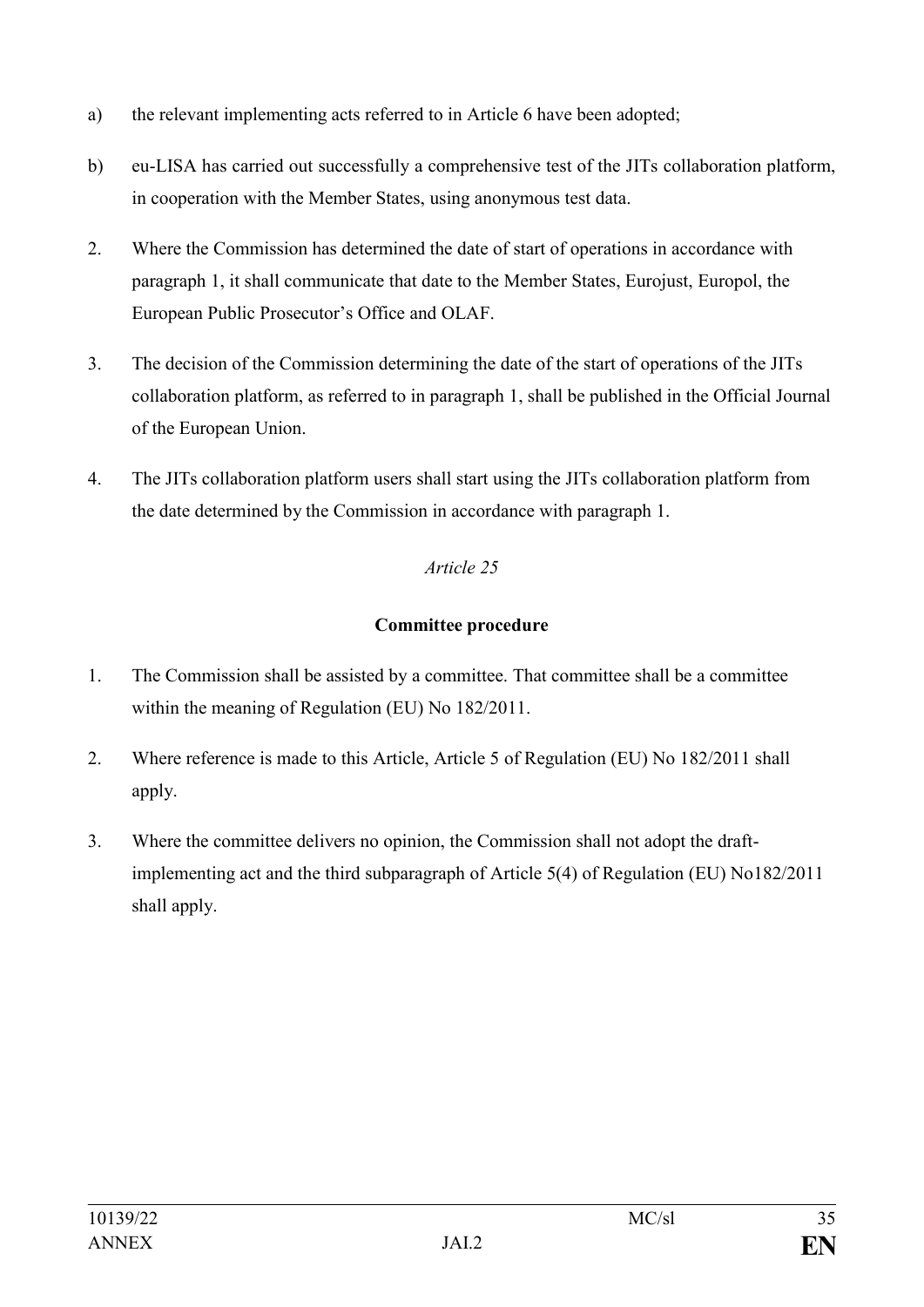# **Amendments to Regulation (EU) 2018/1726**

Regulation (EU) 2018/1726 is amended as follows:

(1) in Article 1, the following paragraph 4a is inserted:

"4a. The Agency shall be responsible for the development and operational management, including technical evolutions, of the Joint Investigation Teams ('JITs') collaboration platform";

(2) the following Article 8b is inserted:

### "*Article 8b*

### **Tasks related to the JITs collaboration platform**

In relation to the JITs collaboration platform, the Agency shall perform:

- a) the tasks conferred on it by Regulation (EU) No XXX/20XX of the European Parliament and of the Council**<sup>16</sup>**;
- b) tasks relating to training on the technical use of the JITs collaboration platform, including provision of online training materials.
- (3) in Article 14, paragraph 1 is replaced by the following:

"1.The Agency shall monitor developments in research relevant for the operational management of SIS II, VIS, Eurodac, the EES, ETIAS, DubliNet, ECRIS-TCN, e-CODEX, the JITs collaboration platform and other large-scale IT systems as referred to in Article 1(5).";

- (4) in Article 19(1), point (ff) is replaced by the following:
- "(ff) adopt reports on the technical functioning of the following:

<sup>1</sup> **<sup>16</sup>** Regulation (EU) No XXX/20XX of the European Parliament and of the Council establishing a collaboration platform to support the functioning of Joint Investigation Teams and amending Regulation (EU) 2018/1726 (OJ L …).";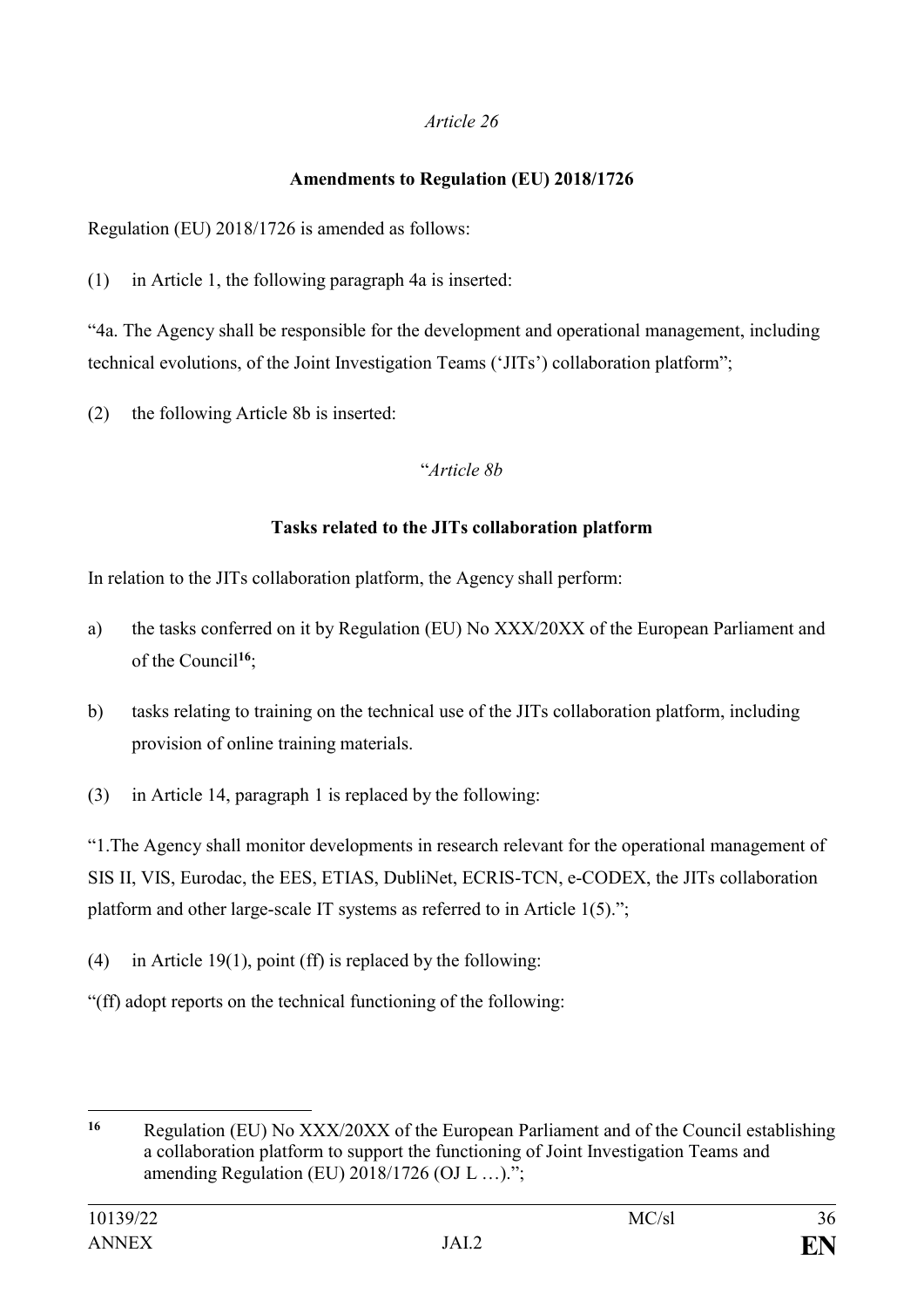- i) SIS pursuant to Article 60(7) of Regulation (EU) 2018/1861 of the European Parliament and of the Council**<sup>17</sup>** and Article 74(8) of Regulation (EU) 2018/1862 of the European Parliament and of the Council**<sup>18</sup>**;
- ii) VIS pursuant to Article 50(3) of Regulation (EC) No 767/2008 and Article 17(3) of Decision 2008/633/JHA;
- iii) EES pursuant to Article 72(4) of Regulation (EU) 2017/2226;
- iv) ETIAS pursuant to Article 92(4) of Regulation (EU) 2018/1240;
- v) ECRIS-TCN and of the ECRIS reference implementation pursuant to Article 36(8) of Regulation (EU) 2019/816 of the European Parliament and of the Council **19**;
- vi) the interoperability components pursuant to Article 78(3) of Regulation (EU) 2019/817 and Article 74(3) of Regulation (EU) 2019/818;
- vii) the e-CODEX system pursuant to Article 14(1) of Regulation (EU) XXX18;
- viii) the JITs collaboration platform pursuant to Article xx of Regulation (EU) XXX19 [this Regulation];

<sup>1</sup> **<sup>17</sup>** Regulation (EU) 2018/1861 of the European Parliament and of the Council of 28 November 2018 on the establishment, operation and use of the Schengen Information System (SIS) in the field of border checks, and amending the Convention implementing the Schengen Agreement, and amending and repealing Regulation (EC) No 1987/2006 (OJ L 312, 7.12.2018, p. 14).

**<sup>18</sup>** Regulation (EU) 2018/1862 of the European Parliament and of the Council of 28 November 2018 on the establishment, operation and use of the Schengen Information System (SIS) in the field of police cooperation and judicial cooperation in criminal matters, amending and repealing Council Decision 2007/533/JHA, and repealing Regulation (EC) No 1986/2006 of the European Parliament and of the Council and Commission Decision 2010/261/EU (OJ L 312, 7.12.2018, p. 56).

**<sup>19</sup>** Regulation (EU) 2019/816 of the European Parliament and of the Council of 17 April 2019 establishing a centralised system for the identification of Member States holding conviction information on third-country nationals and stateless persons (ECRIS-TCN) to supplement the European Criminal Records Information System and amending Regulation (EU) 2018/1726 (OJ L 135, 22.5.2019, p. 1).